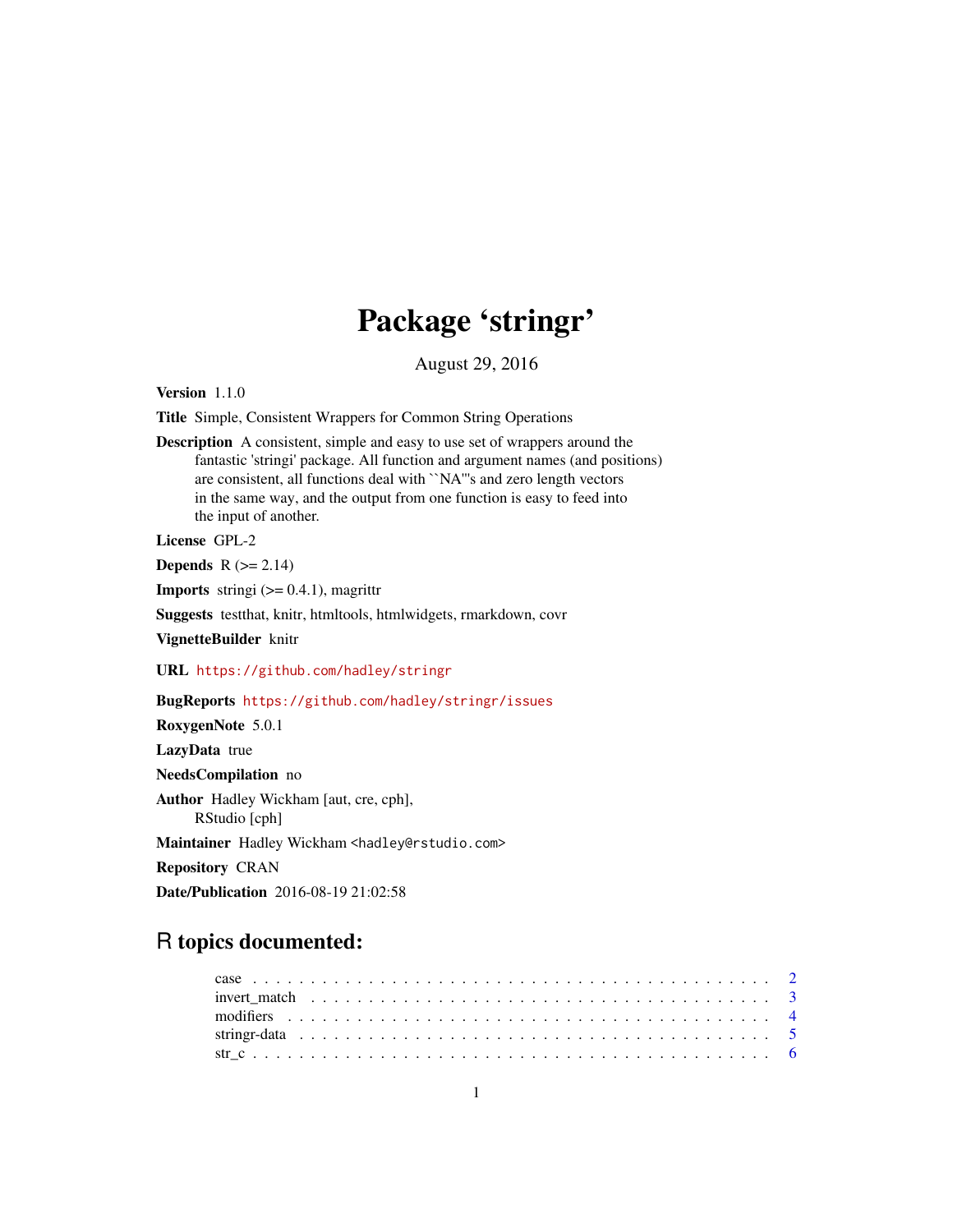#### <span id="page-1-0"></span> $2 \cos \theta$  case

|            | 7        |
|------------|----------|
| str count  | -8       |
|            | <b>9</b> |
| str dup    | 10       |
|            |          |
| str interp | -11      |
| str length | -13      |
|            |          |
|            |          |
|            |          |
|            | -17      |
|            |          |
|            |          |
|            |          |
|            | 21       |
|            |          |
|            | -23      |
|            |          |
|            | -24      |
|            |          |
|            | 26       |
|            |          |

#### **Index** [28](#page-27-0) and 2012, the contract of the contract of the contract of the contract of the contract of the contract of the contract of the contract of the contract of the contract of the contract of the contract of the contr

case *Convert case of a string.*

## Description

Convert case of a string.

## Usage

str\_to\_upper(string, locale = "")

str\_to\_lower(string, locale = "")

str\_to\_title(string, locale = "")

## Arguments

| string | String to modify                |
|--------|---------------------------------|
| locale | Locale to use for translations. |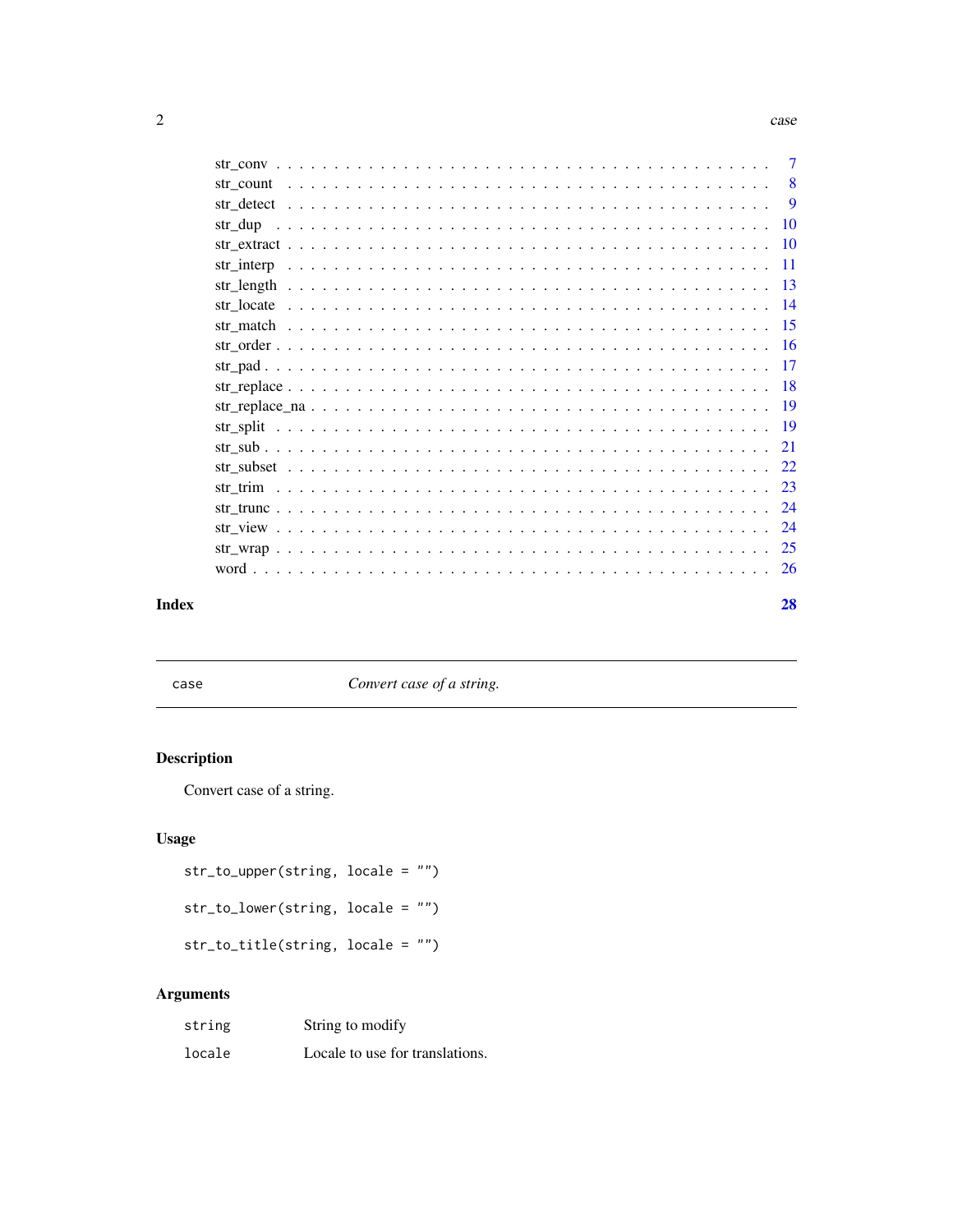## <span id="page-2-0"></span>invert\_match 3

#### Examples

```
dog <- "The quick brown dog"
str_to_upper(dog)
str_to_lower(dog)
str_to_title(dog)
# Locale matters!
str_to_upper("i", "en") # English
str_to_upper("i", "tr") # Turkish
```

```
invert_match Switch location of matches to location of non-matches.
```
## Description

Invert a matrix of match locations to match the opposite of what was previously matched.

### Usage

```
invert_match(loc)
```
#### Arguments

loc matrix of match locations, as from [str\\_locate\\_all](#page-13-1)

## Value

numeric match giving locations of non-matches

```
numbers \leq "1 and 2 and 4 and 456"
num_loc <- str_locate_all(numbers, "[0-9]+")[[1]]
str_sub(numbers, num_loc[, "start"], num_loc[, "end"])
text_loc <- invert_match(num_loc)
str_sub(numbers, text_loc[, "start"], text_loc[, "end"])
```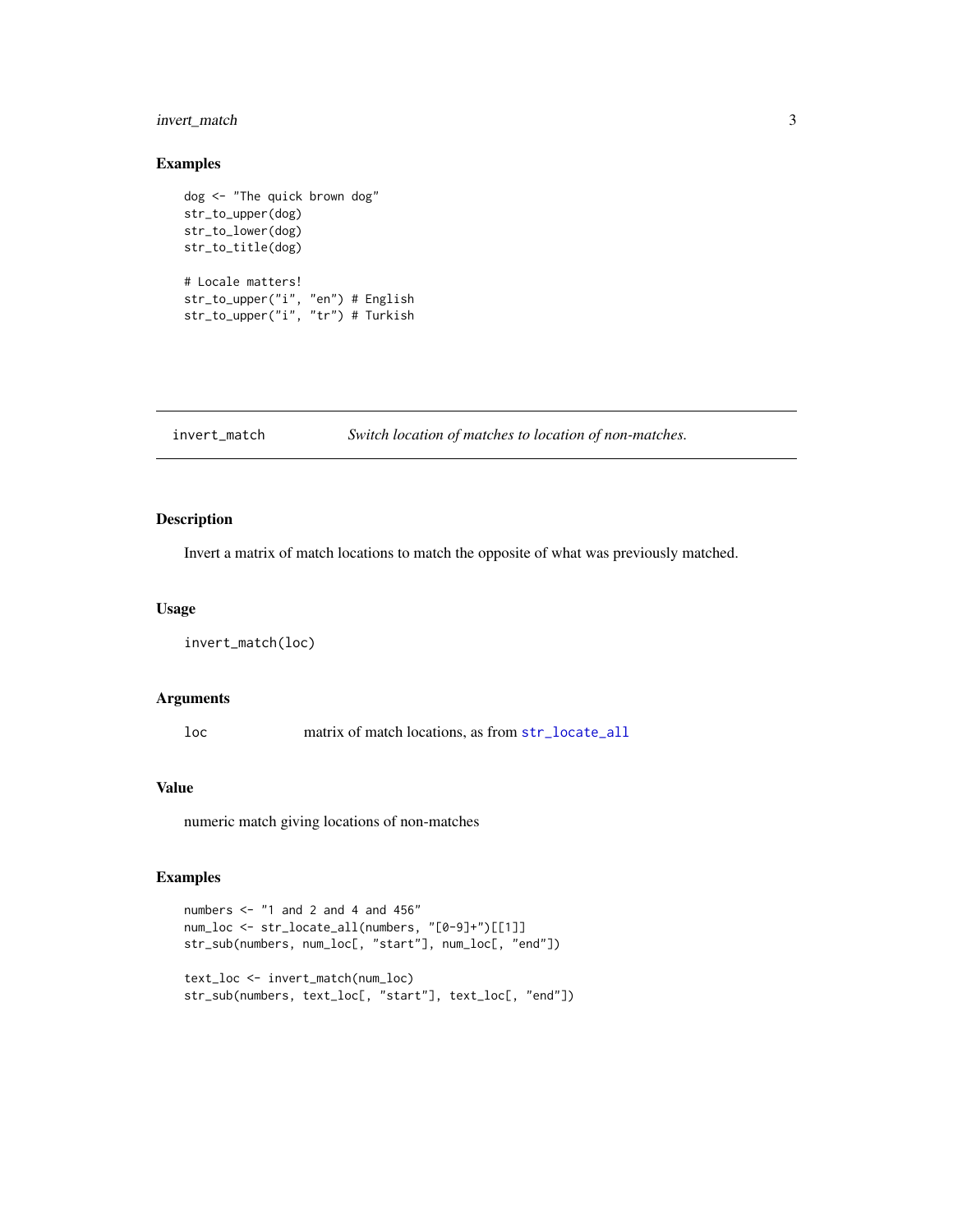fixed Compare literal bytes in the string. This is very fast, but not usually what you want for non-ASCII character sets.

coll Compare strings respecting standard collation rules.

regex The default. Uses ICU regular expressions.

boundary Match boundaries between things.

## Usage

fixed(pattern, ignore\_case = FALSE)

```
coll(pattern, ignore_case = FALSE, locale = NULL, ...)
regex(pattern, ignore_case = FALSE, multiline = FALSE, comments = FALSE,
 dotall = FALSE, ...)boundary(type = c("character", "line_break", "sentence", "word"),
  skip_word_none = NA, ...)
```
# Arguments

| pattern     | Pattern to modify behaviour.                                                                                                                                                |
|-------------|-----------------------------------------------------------------------------------------------------------------------------------------------------------------------------|
| ignore_case | Should case differences be ignored in the match?                                                                                                                            |
| locale      | Locale to use for comparisons. See stri_locale_list() for all possible op-<br>tions.                                                                                        |
| $\ddots$ .  | Other less frequently used arguments passed on to stri_opts_collator, stri_opts_regex,<br>or stri_opts_brkiter                                                              |
| multiline   | If TRUE, \$ and ^ match the beginning and end of each line. If FALSE, the default,<br>only match the start and end of the input.                                            |
| comments    | If TRUE, white space and comments beginning with # are ignored. Escape literal<br>spaces with $\setminus$ .                                                                 |
| dotall      | If TRUE, . will also match line terminators.                                                                                                                                |
| type        | Boundary type to detect.                                                                                                                                                    |
|             | skip_word_none Ignore "words" that don't contain any characters or numbers - i.e. punctuation.<br>Default NA will skip such "words" only when splitting on word boundaries. |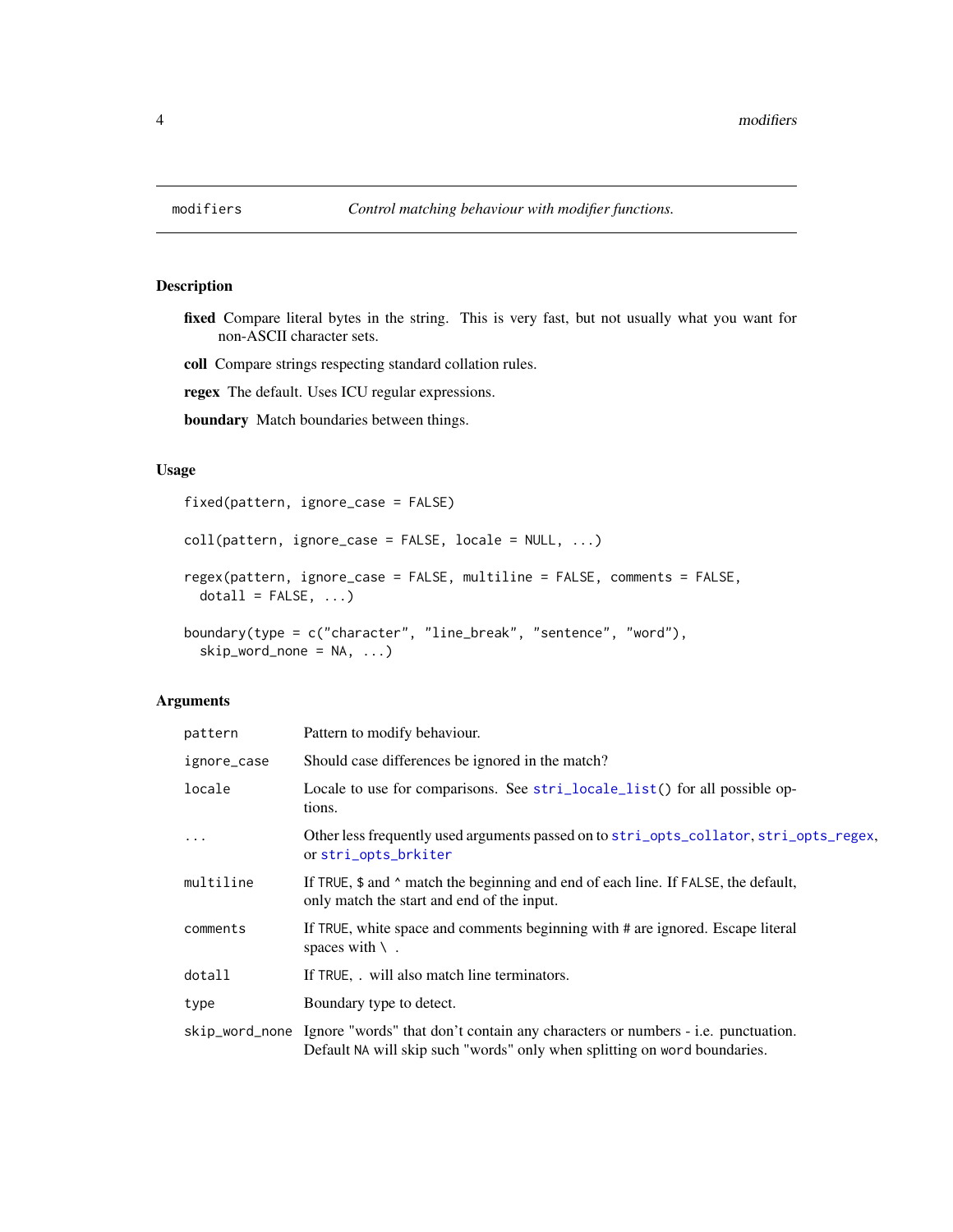## <span id="page-4-0"></span>stringr-data 5

#### Examples

```
pattern <- "a.b"
strings <- c("abb", "a.b")
str_detect(strings, pattern)
str_detect(strings, fixed(pattern))
str_detect(strings, coll(pattern))
# coll() is useful for locale-aware case-insensitive matching
i \leq c("I", "\\u0130", "i")i
str_detect(i, fixed("i", TRUE))
str_detect(i, coll("i", TRUE))
str_detect(i, coll("i", TRUE, locale = "tr"))
# Word boundaries
words <- c("These are some words.")
str_count(words, boundary("word"))
str_split(words, " ")[[1]]
str_split(words, boundary("word"))[[1]]
# Regular expression variations
str_extract_all("The Cat in the Hat", "[a-z]+")
str_extract_all("The Cat in the Hat", regex("[a-z]+", TRUE))
str_extract_all("a\nb\nc", "^.")
str_extract_all("a\nb\nc", regex("^.", multiline = TRUE))
str_extract_all("a\nb\nc", "a.")
str_extract_all("a\nb\nc", regex("a.", dotall = TRUE))
```
stringr-data *Sample character vectors for practicing string manipulations.*

## Description

fruit and word come from the rcorpora package written by Gabor Csardi; the data was collected by Darius Kazemi and made available at <https://github.com/dariusk/corpora>. sentences is a collection of "Harvard sentences" used for standardised testing of voice.

#### Usage

```
sentences
```
fruit

words

#### Format

A character vector.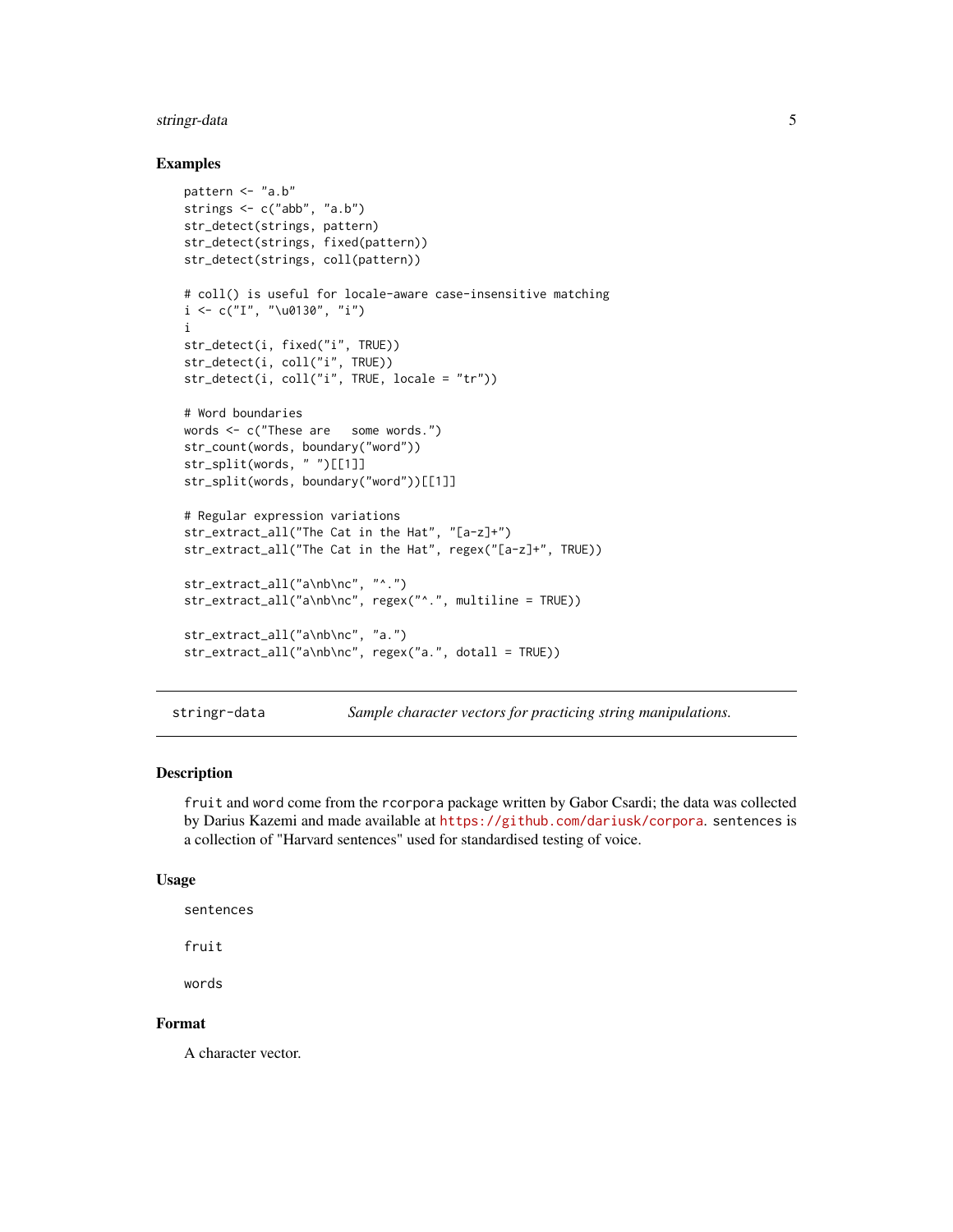#### <span id="page-5-0"></span>Examples

```
length(sentences)
sentences[1:5]
length(fruit)
```
length(words) words[1:5]

fruit[1:5]

str\_c *Join multiple strings into a single string.*

## Description

To understand how str\_c works, you need to imagine that you are building up a matrix of strings. Each input argument forms a column, and is expanded to the length of the longest argument, using the usual recyling rules. The sep string is inserted between each column. If collapse is NULL each row is collapsed into a single string. If non-NULL that string is inserted at the end of each row, and the entire matrix collapsed to a single string.

## Usage

 $str_c(..., sep = "", collapse = NULL)$ 

## Arguments

| $\cdot$ $\cdot$ $\cdot$ | One or more character vectors. Zero length arguments are removed. Short argu-<br>ments are recycled to the length of the longest.                                                                          |
|-------------------------|------------------------------------------------------------------------------------------------------------------------------------------------------------------------------------------------------------|
|                         | Like most other R functions, missing values are "infectious": whenever a miss-<br>ing value is combined with another string the result will always be missing. Use<br>str_replace_na to convert NA to "NA" |
| sep                     | String to insert between input vectors.                                                                                                                                                                    |
| collapse                | Optional string used to combine input vectors into single string.                                                                                                                                          |

#### Value

If collapse = NULL (the default) a character vector with length equal to the longest input string. If collapse is non-NULL, a character vector of length 1.

## See Also

[paste](#page-0-0) for equivalent base R functionality, and [stri\\_join](#page-0-0) which this function wraps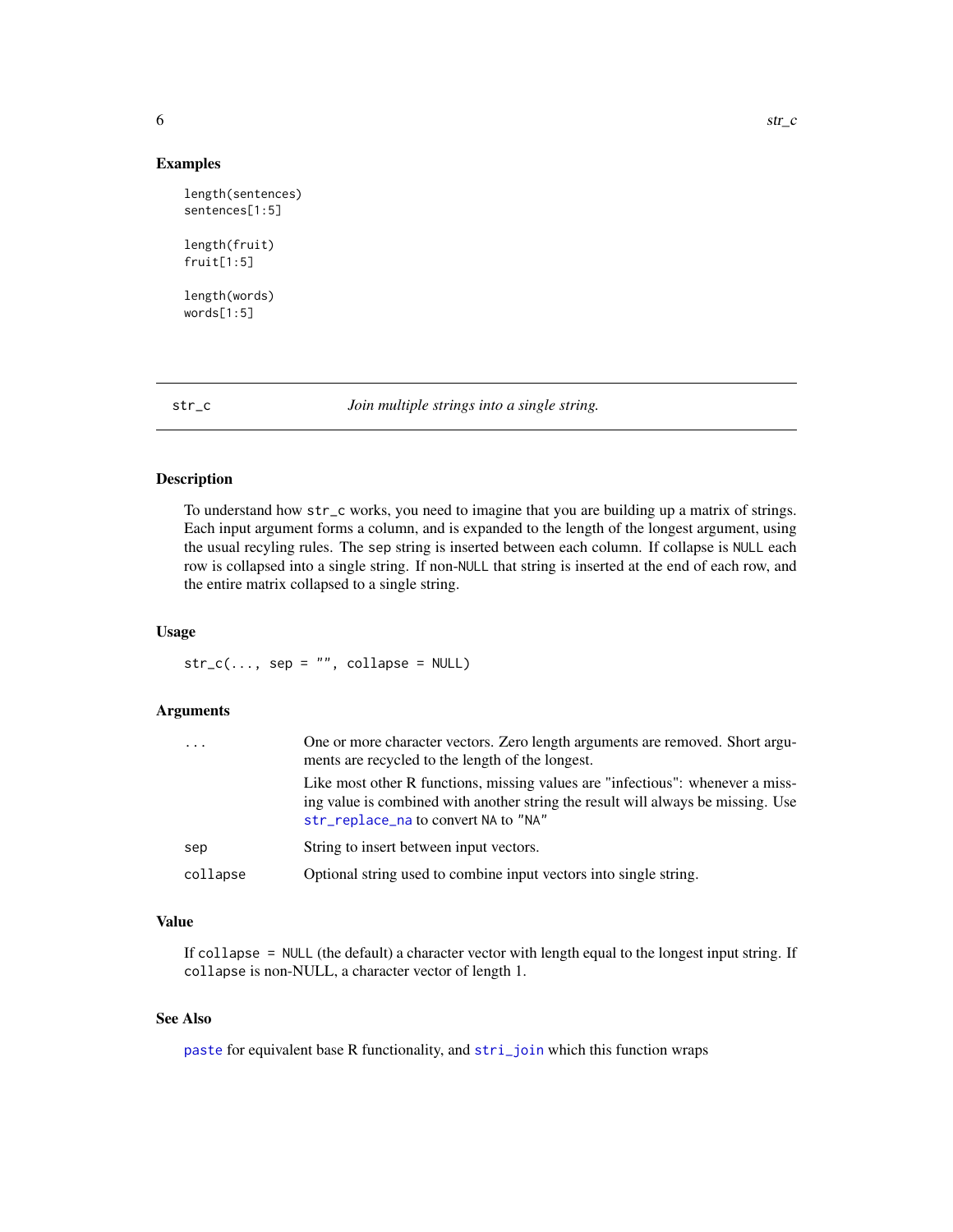#### <span id="page-6-0"></span>str\_conv 7

## Examples

```
str_c("Letter: ", letters)
str_c("Letter", letters, sep = ": ")
str_c(letters, " is for", "...")
str_c(letters[-26], " comes before ", letters[-1])
str_c(letters, collapse = "")
str_c(letters, collapse = ", ")
# Missing inputs give missing outputs
str_c(c("a", NA, "b"), "-d")
# Use str_replace_NA to display literal NAs:
str_c(str_replace_na(c("a", NA, "b")), "-d")
```
#### str\_conv *Specify the encoding of a string.*

## Description

This is a convenient way to override the current encoding of a string.

#### Usage

```
str_conv(string, encoding)
```
#### Arguments

| string   | String to re-encode.                                     |
|----------|----------------------------------------------------------|
| encoding | Name of encoding. See stri_enc_list for a complete list. |

```
# Example from encoding?stringi::stringi
x <- rawToChar(as.raw(177))
x
str_conv(x, "ISO-8859-2") # Polish "a with ogonek"
str_conv(x, "ISO-8859-1") # Plus-minus
```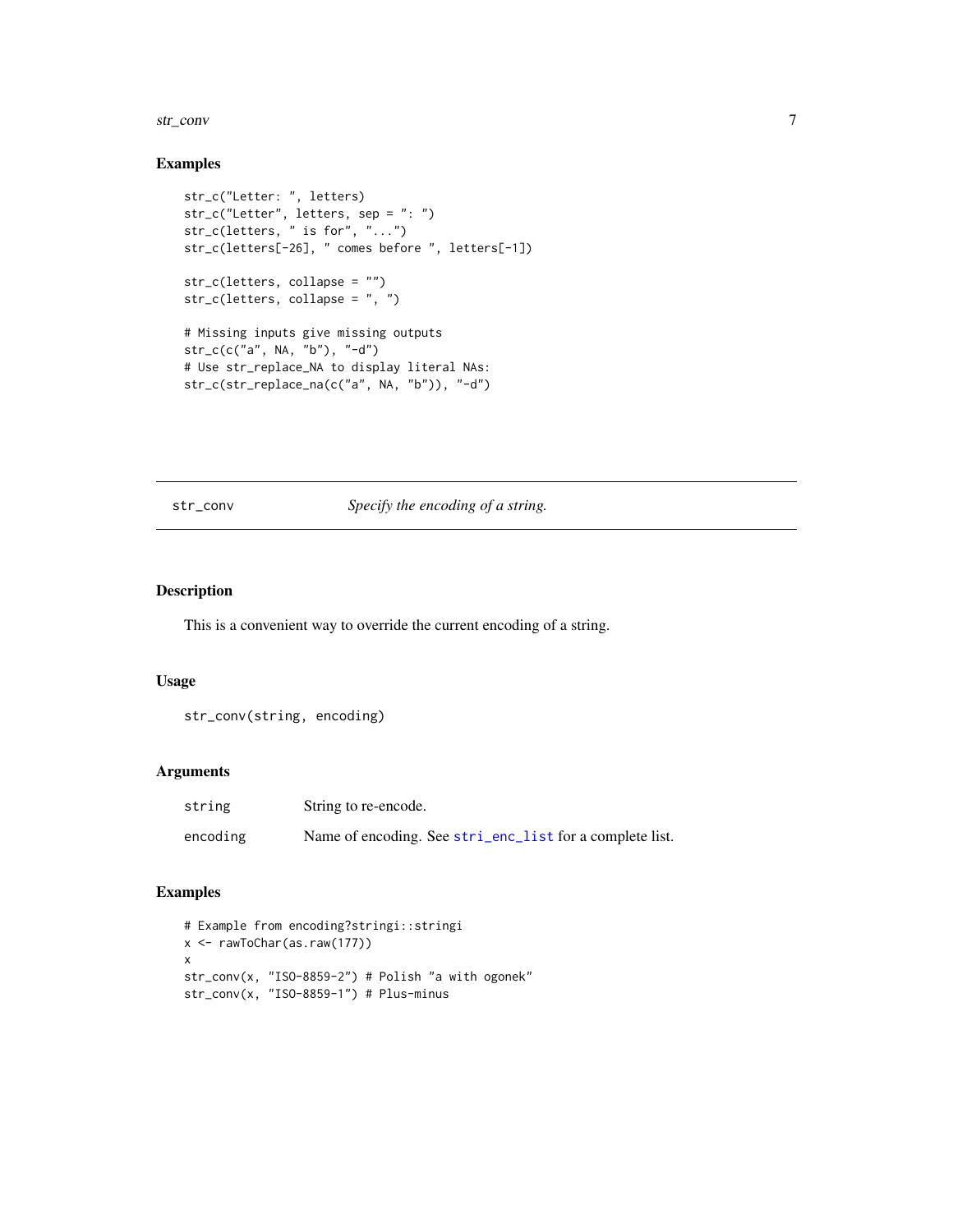<span id="page-7-0"></span>

Vectorised over string and pattern.

## Usage

str\_count(string, pattern = "")

## Arguments

| string  | Input vector. Either a character vector, or something coercible to one.                                                                                                                                                                         |
|---------|-------------------------------------------------------------------------------------------------------------------------------------------------------------------------------------------------------------------------------------------------|
| pattern | Pattern to look for.                                                                                                                                                                                                                            |
|         | The default interpretation is a regular expression, as described in string i-search-<br>regex. Control options with regex().                                                                                                                    |
|         | Match a fixed string (i.e. by comparing only bytes), using $fixed(x)$ . This is<br>fast, but approximate. Generally, for matching human text, you'll want $\text{coll}(x)$<br>which respects character matching rules for the specified locale. |
|         | Match character, word, line and sentence boundaries with boundary(). An<br>empty pattern, "", is equivalent to boundary ("character").                                                                                                          |

## Value

An integer vector.

## See Also

[stri\\_count](#page-0-0) which this function wraps.

[str\\_locate](#page-13-2)/[str\\_locate\\_all](#page-13-1) to locate position of matches

```
fruit <- c("apple", "banana", "pear", "pineapple")
str_count(fruit, "a")
str_count(fruit, "p")
str_count(fruit, "e")
str_count(fruit, c("a", "b", "p", "p"))
str_count(c("a.", "...", ".a.a"), ".")
str_count(c("a.", "...", ".a.a"), fixed("."))
```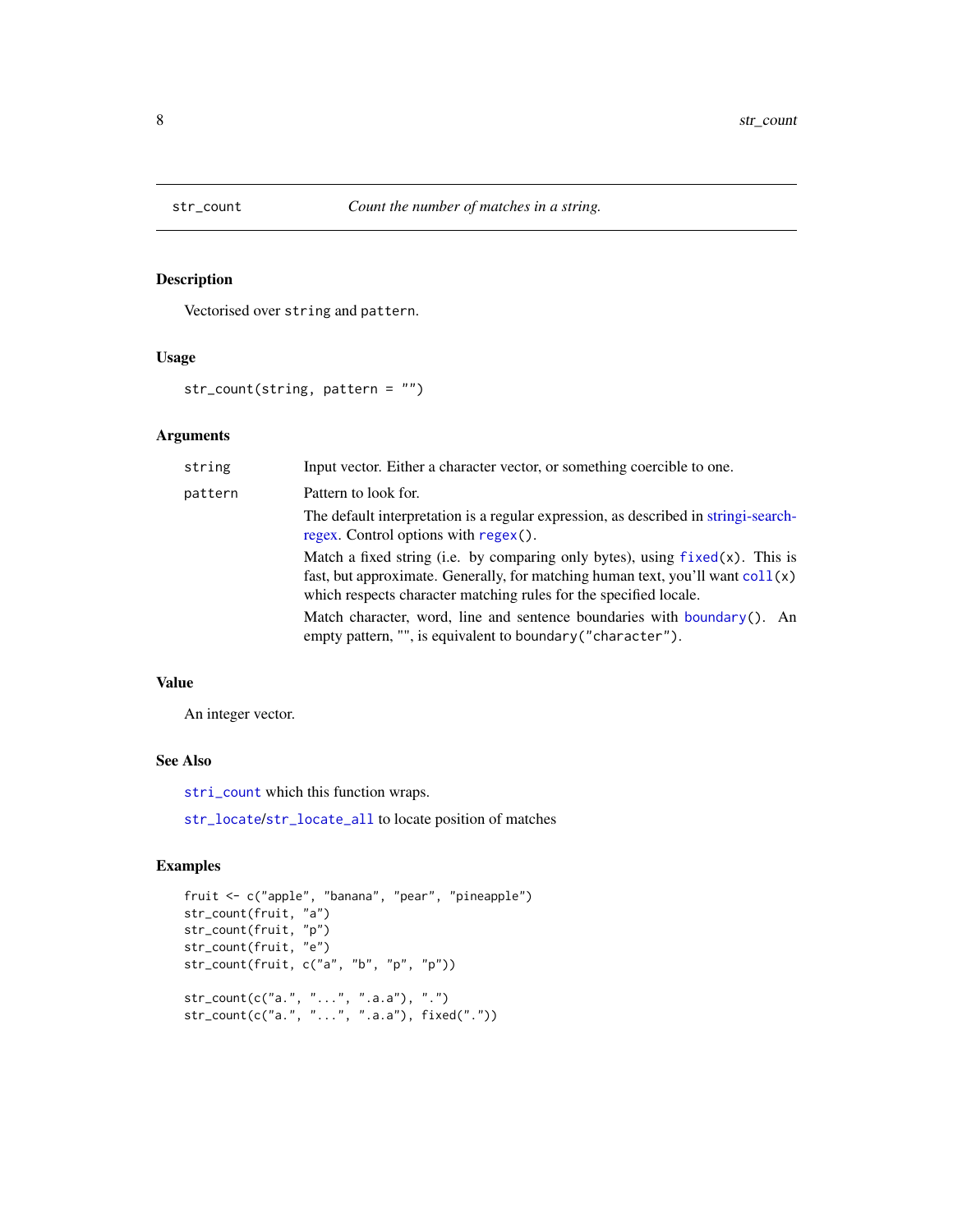<span id="page-8-0"></span>

Vectorised over string and pattern.

#### Usage

str\_detect(string, pattern)

## Arguments

| Input vector. Either a character vector, or something coercible to one.                                                                                                                                                                         |
|-------------------------------------------------------------------------------------------------------------------------------------------------------------------------------------------------------------------------------------------------|
| Pattern to look for.                                                                                                                                                                                                                            |
| The default interpretation is a regular expression, as described in string i-search-<br>regex. Control options with regex().                                                                                                                    |
| Match a fixed string (i.e. by comparing only bytes), using $fixed(x)$ . This is<br>fast, but approximate. Generally, for matching human text, you'll want $\text{coll}(x)$<br>which respects character matching rules for the specified locale. |
| Match character, word, line and sentence boundaries with boundary(). An<br>empty pattern, "", is equivalent to boundary ("character").                                                                                                          |
|                                                                                                                                                                                                                                                 |

## Value

A logical vector.

## See Also

[stri\\_detect](#page-0-0) which this function wraps

```
fruit <- c("apple", "banana", "pear", "pinapple")
str_detect(fruit, "a")
str_detect(fruit, "^a")
str_detect(fruit, "a$")
str_detect(fruit, "b")
str_detect(fruit, "[aeiou]")
# Also vectorised over pattern
str_detect("aecfg", letters)
```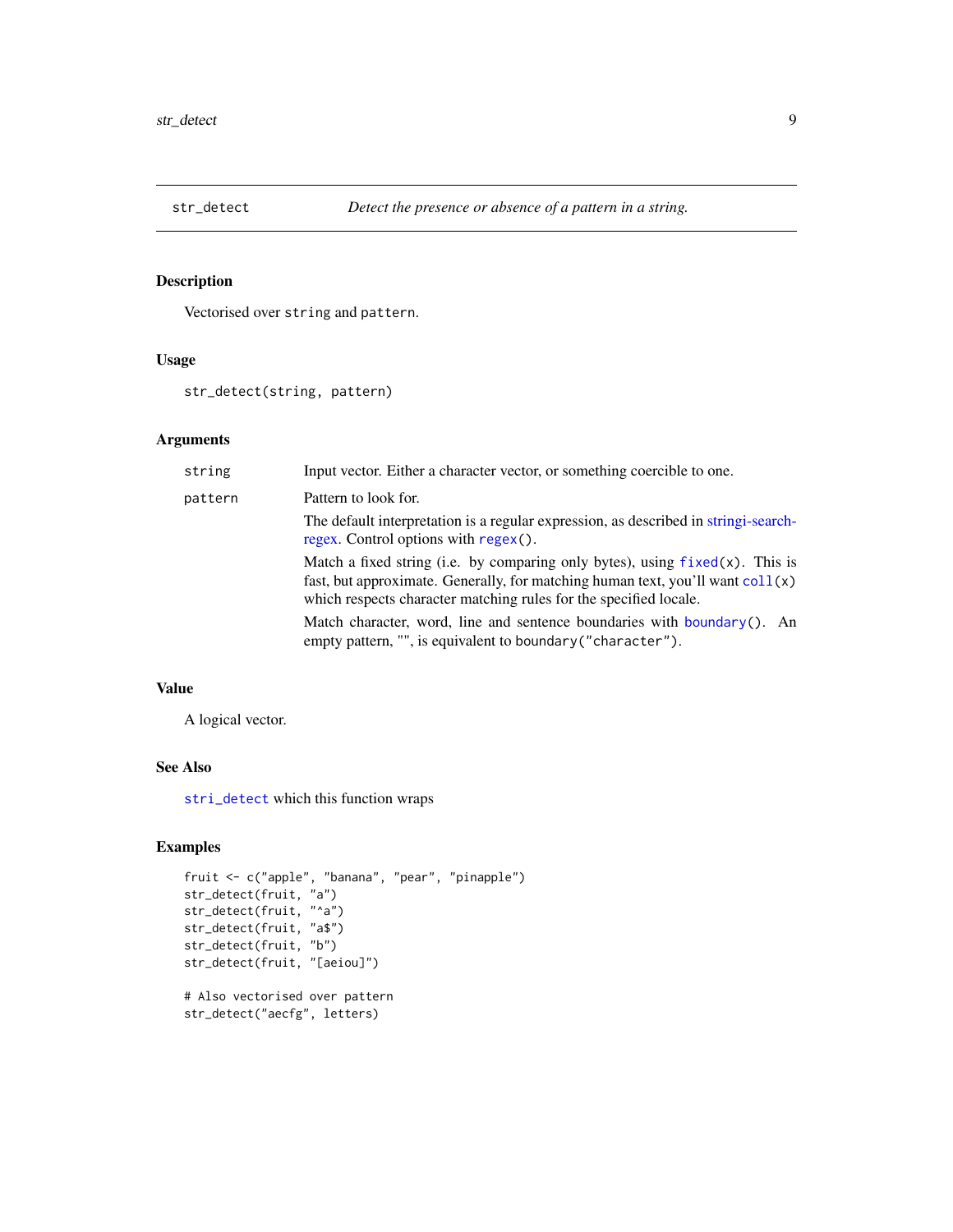<span id="page-9-0"></span>

Vectorised over string and times.

## Usage

str\_dup(string, times)

## Arguments

| string | Input character vector.                   |
|--------|-------------------------------------------|
| times  | Number of times to duplicate each string. |

#### Value

A character vector.

## Examples

```
fruit <- c("apple", "pear", "banana")
str_dup(fruit, 2)
str_dup(fruit, 1:3)
str_c("ba", str_dup("na", 0:5))
```
<span id="page-9-1"></span>str\_extract *Extract matching patterns from a string.*

## Description

Vectorised over string and pattern.

#### Usage

str\_extract(string, pattern)

str\_extract\_all(string, pattern, simplify = FALSE)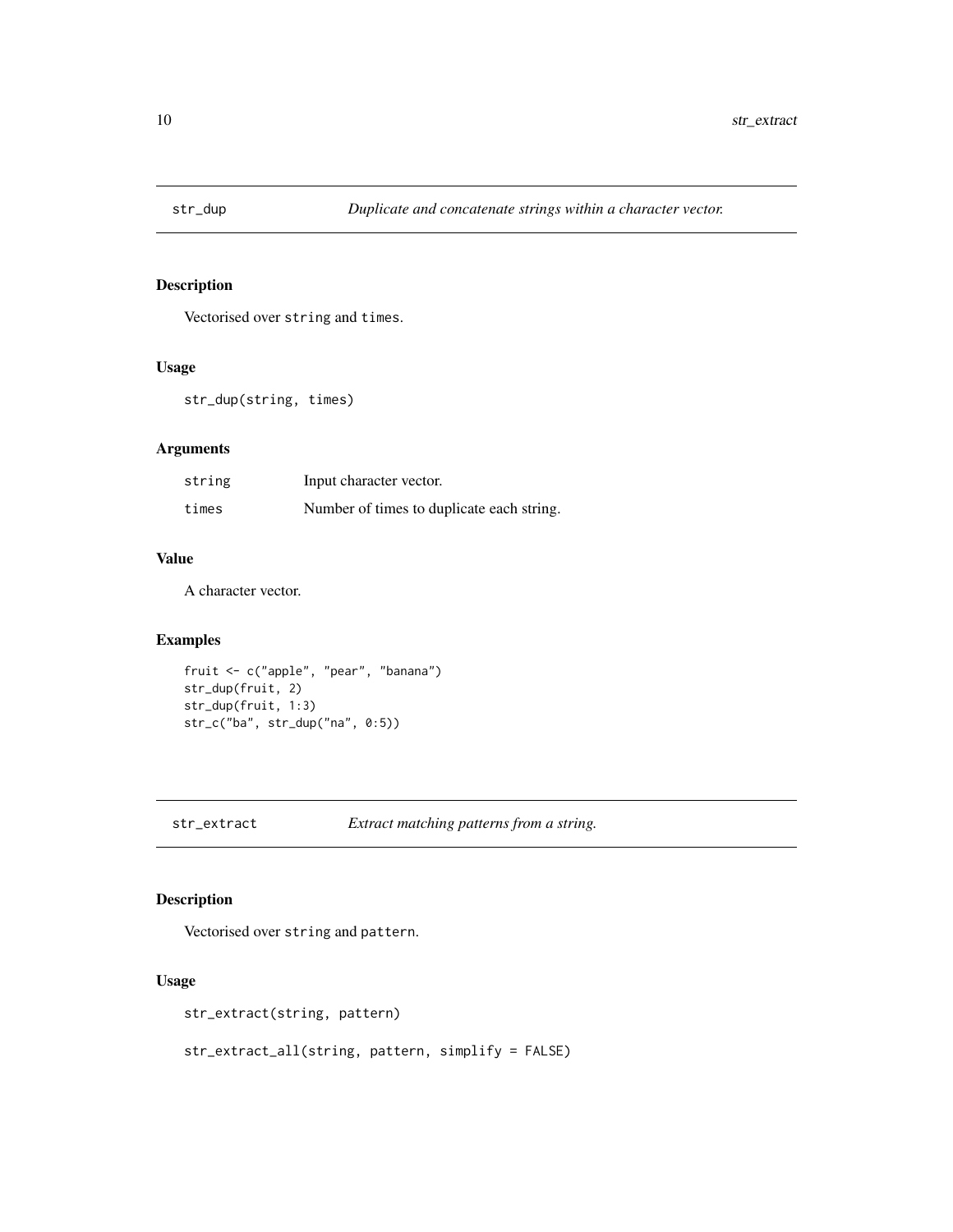#### <span id="page-10-0"></span>str\_interp 11

#### Arguments

| Input vector. Either a character vector, or something coercible to one.                                                                                                                                                                         |
|-------------------------------------------------------------------------------------------------------------------------------------------------------------------------------------------------------------------------------------------------|
| Pattern to look for.                                                                                                                                                                                                                            |
| The default interpretation is a regular expression, as described in string i-search-<br>regex. Control options with regex().                                                                                                                    |
| Match a fixed string (i.e. by comparing only bytes), using $fixed(x)$ . This is<br>fast, but approximate. Generally, for matching human text, you'll want $\text{coll}(x)$<br>which respects character matching rules for the specified locale. |
| Match character, word, line and sentence boundaries with boundary(). An<br>empty pattern, "", is equivalent to boundary ("character").                                                                                                          |
| If FALSE, the default, returns a list of character vectors. If TRUE returns a char-<br>acter matrix.                                                                                                                                            |
|                                                                                                                                                                                                                                                 |

#### Value

A character vector.

## See Also

[str\\_match](#page-14-1) to extract matched groups; [stri\\_extract](#page-0-0) for the underlying implementation.

#### Examples

```
shopping_list <- c("apples x4", "bag of flour", "bag of sugar", "milk x2")
str_extract(shopping_list, "\\d")
str_extract(shopping_list, "[a-z]+")
str_extract(shopping_list, "[a-z]{1,4}")
str_extract(shopping_list, "\\b[a-z]{1,4}\\b")
# Extract all matches
str_extract_all(shopping_list, "[a-z]+")
str_extract_all(shopping_list, "\\b[a-z]+\\b")
str_extract_all(shopping_list, "\\d")
# Simplify results into character matrix
str_extract_all(shopping_list, "\\b[a-z]+\\b", simplify = TRUE)
str_extract_all(shopping_list, "\\d", simplify = TRUE)
# Extract all words
str_extract_all("This is, suprisingly, a sentence.", boundary("word"))
```
str\_interp *String interpolation.*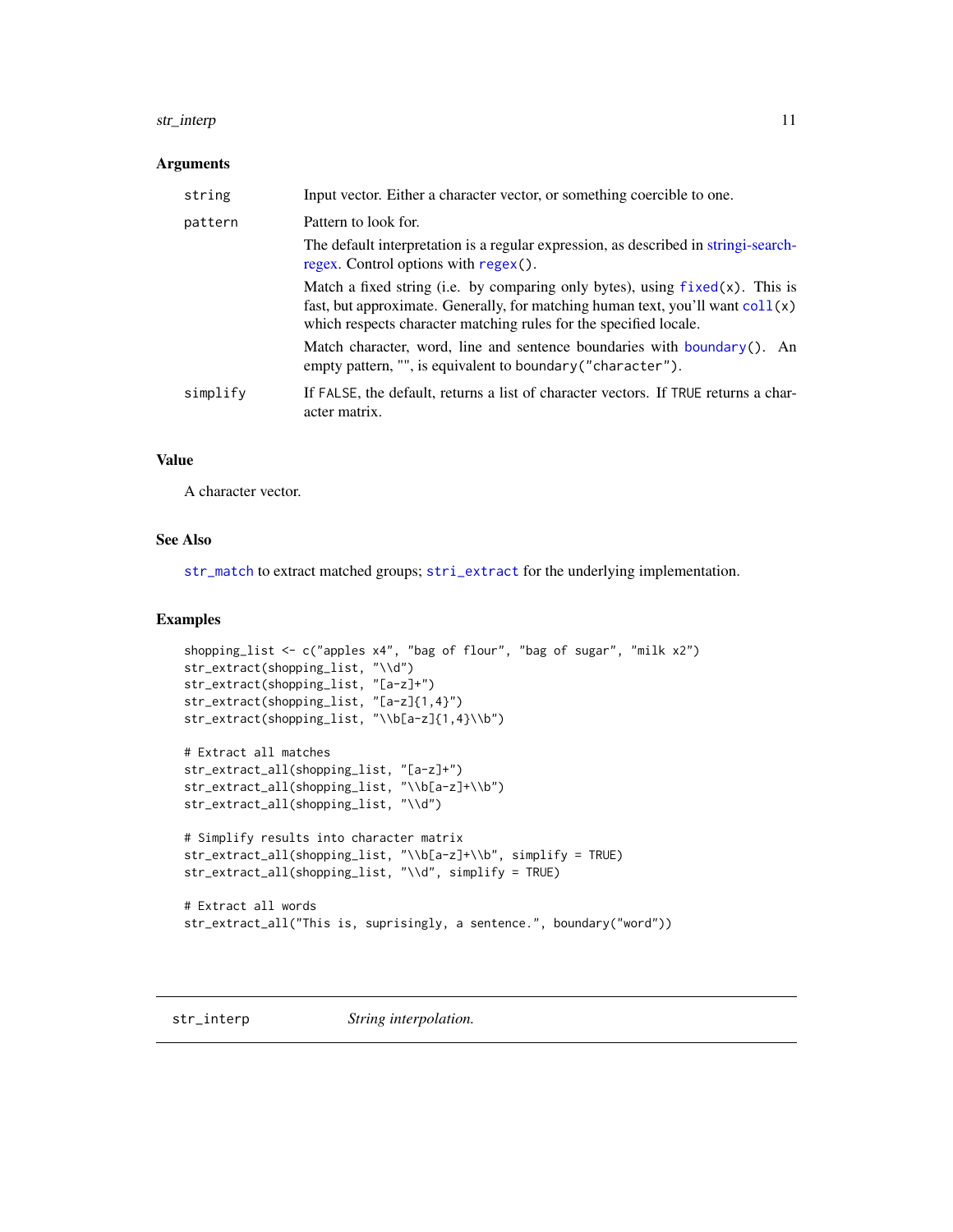<span id="page-11-0"></span>String interpolation is a useful way of specifying a character string which depends on values in a certain environment. It allows for string creation which is easier to read and write when compared to using e.g. [paste](#page-0-0) or [sprintf](#page-0-0). The (template) string can include expression placeholders of the form \${expression} or \$[format]{expression}, where expressions are valid R expressions that can be evaluated in the given environment, and format is a format specification valid for use with [sprintf](#page-0-0).

## Usage

str\_interp(string, env = parent.frame())

#### Arguments

| string | A template character string. This function is not vectorised: a character vector |
|--------|----------------------------------------------------------------------------------|
|        | will be collapsed into a single string.                                          |
| env    | The environment in which to evaluate the expressions.                            |

#### Value

An interpolated character string.

#### Author(s)

Stefan Milton Bache

```
# Using values from the environment, and some formats
user_name <- "smbache"
amount <-6.656account < -1337str_interp("User ${user_name} (account $[08d]{account}) has $$[.2f]{amount}.")
# Nested brace pairs work inside expressions too, and any braces can be
# placed outside the expressions.
str_interp("Works with } nested { braces too: $[.2f]{{{2 + 2}*{amount}}}")
# Values can also come from a list
str_interp(
  "One value, ${value1}, and then another, ${value2*2}.",
 list(value1 = 10, value2 = 20)\lambda# Or a data frame
str_interp(
  "Values are $[.2f]{max(Sepal.Width)} and $[.2f]{min(Sepal.Width)}.",
 iris
)
```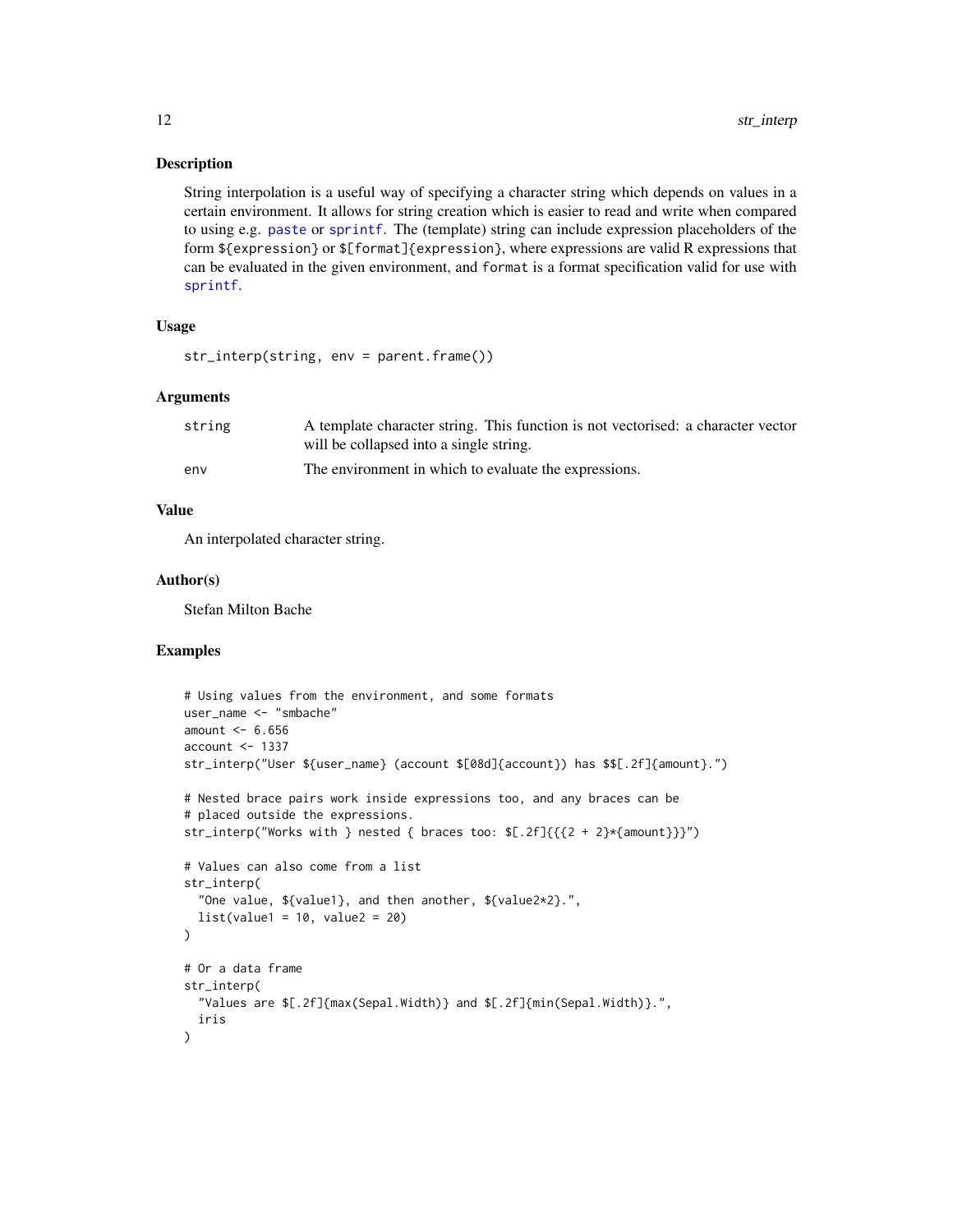#### <span id="page-12-0"></span>str\_length 13

```
# Use a vector when the string is long:
max_char <- 80
str_interp(c(
  "This particular line is so long that it is hard to write ",
  "without breaking the ${max_char}-char barrier!"
))
```
str\_length *The length of a string.*

#### Description

Technically this returns the number of "code points", in a string. One code point usually corresponds to one character, but not always. For example, an u with a umlaut might be represented as a single character or as the combination a u and an umlaut.

#### Usage

str\_length(string)

#### Arguments

string Input vector. Either a character vector, or something coercible to one.

#### Value

A numeric vector giving number of characters (code points) in each element of the character vector. Missing string have missing length.

## See Also

[stri\\_length](#page-0-0) which this function wraps.

```
str_length(letters)
str_length(NA)
str_length(factor("abc"))
str_length(c("i", "like", "programming", NA))
# Two ways of representing a u with an umlaut
u1 <- "\u00fc"
u2 <- stringi::stri_trans_nfd(u1)
# The print the same:
u1
u2
# But have a different length
str_length(u1)
str_length(u2)
```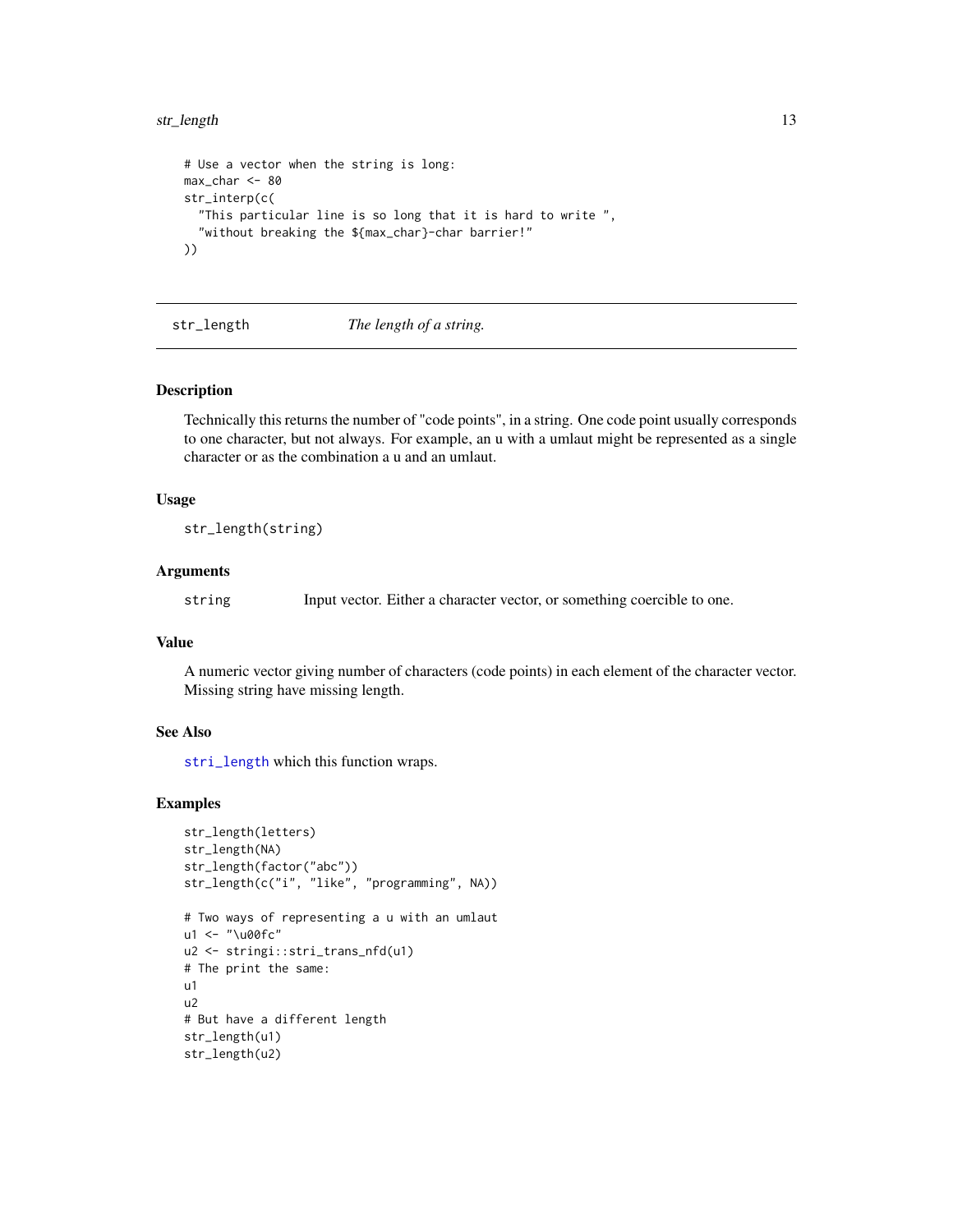<span id="page-13-0"></span>14 str\_locate and the strain structure of the strain structure of the strain structure of the strain structure

```
# Even though they have the same number of characters
str_count(u1)
str_count(u2)
```
#### <span id="page-13-2"></span>str\_locate *Locate the position of patterns in a string.*

## <span id="page-13-1"></span>Description

Vectorised over string and pattern. If the match is of length 0, (e.g. from a special match like \$) end will be one character less than start.

#### Usage

str\_locate(string, pattern)

str\_locate\_all(string, pattern)

#### Arguments

| string  | Input vector. Either a character vector, or something coercible to one.                                                                                                                                                                        |
|---------|------------------------------------------------------------------------------------------------------------------------------------------------------------------------------------------------------------------------------------------------|
| pattern | Pattern to look for.                                                                                                                                                                                                                           |
|         | The default interpretation is a regular expression, as described in string i-search-<br>regex. Control options with $regex()$ .                                                                                                                |
|         | Match a fixed string (i.e. by comparing only bytes), using $fixed(x)$ . This is<br>fast, but approximate. Generally, for matching human text, you'll want $\text{col}(x)$<br>which respects character matching rules for the specified locale. |
|         | Match character, word, line and sentence boundaries with boundary(). An<br>empty pattern, "", is equivalent to boundary ("character").                                                                                                         |

## Value

For str\_locate, an integer matrix. First column gives start postion of match, and second column gives end position. For str\_locate\_all a list of integer matrices.

#### See Also

[str\\_extract](#page-9-1) for a convenient way of extracting matches, [stri\\_locate](#page-0-0) for the underlying implementation.

```
fruit <- c("apple", "banana", "pear", "pineapple")
str_locate(fruit, "$")
str_locate(fruit, "a")
str_locate(fruit, "e")
str_locate(fruit, c("a", "b", "p", "p"))
```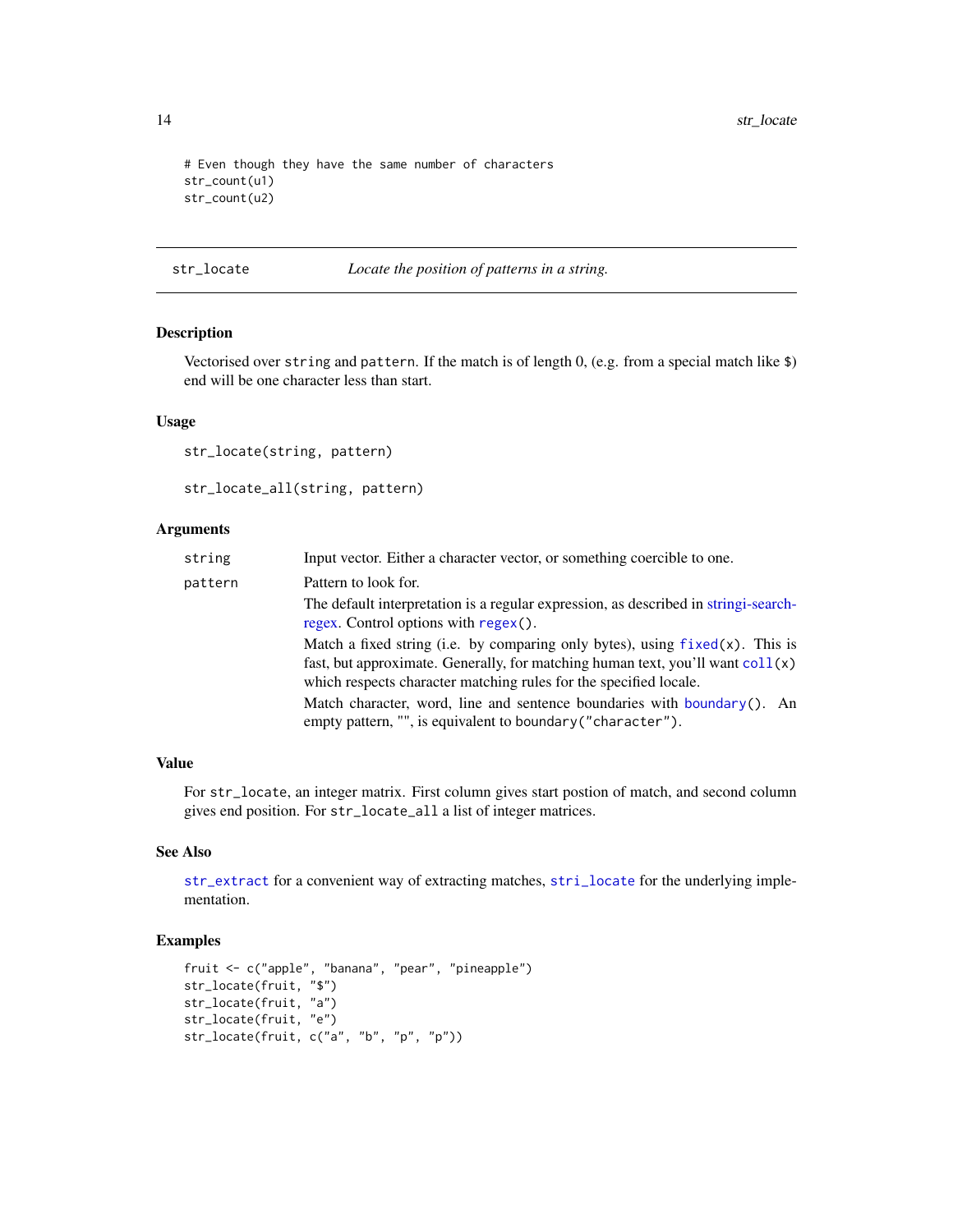#### <span id="page-14-0"></span>str\_match 15

```
str_locate_all(fruit, "a")
str_locate_all(fruit, "e")
str_locate_all(fruit, c("a", "b", "p", "p"))
# Find location of every character
```
str\_locate\_all(fruit, "")

#### <span id="page-14-1"></span>str\_match *Extract matched groups from a string.*

#### Description

Vectorised over string and pattern.

#### Usage

```
str_match(string, pattern)
```
str\_match\_all(strings, phone)

str\_match\_all(string, pattern)

#### Arguments

| string  | Input vector. Either a character vector, or something coercible to one.            |
|---------|------------------------------------------------------------------------------------|
| pattern | Pattern to look for, as defined by an ICU regular expression. See string i-search- |
|         | regex for more details.                                                            |

#### Value

For str\_match, a character matrix. First column is the complete match, followed by one column for each capture group. For str\_match\_all, a list of character matrices.

#### See Also

[str\\_extract](#page-9-1) to extract the complete match, [stri\\_match](#page-0-0) for the underlying implementation.

```
strings <- c(" 219 733 8965", "329-293-8753 ", "banana", "595 794 7569",
 "387 287 6718", "apple", "233.398.9187 ", "482 952 3315",
 "239 923 8115 and 842 566 4692", "Work: 579-499-7527", "$1000",
 "Home: 543.355.3679")
phone <- "([2-9][0-9]{2})[- .]([0-9]{3})[- .]([0-9]{4})"
str_extract(strings, phone)
str_match(strings, phone)
# Extract/match all
str_extract_all(strings, phone)
```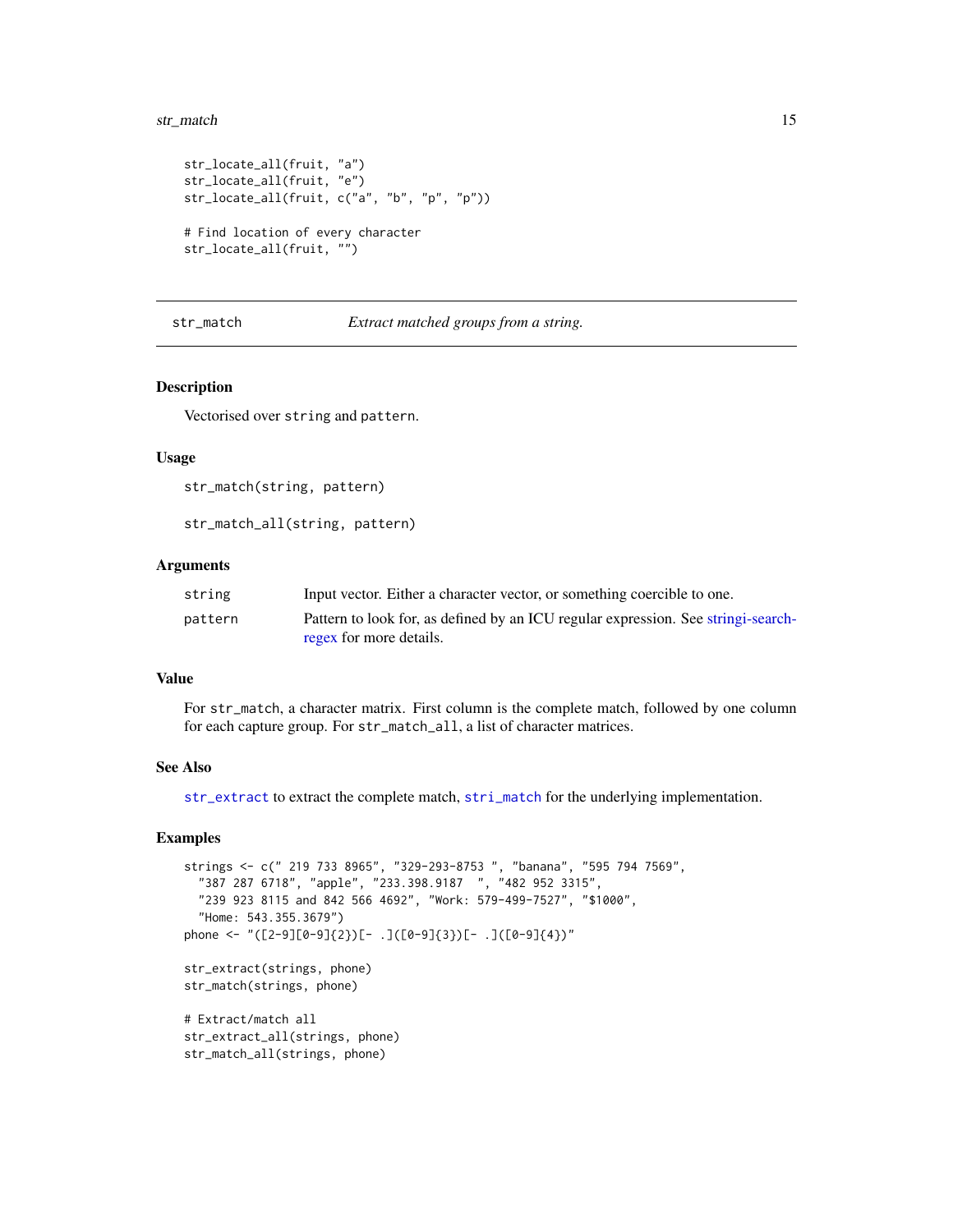```
x \leq c ("<a> \langle b \rangle", "<a> \langle a \rangle , "\langle a \rangle", "", NA)
str_match(x, "<(.*?)> <(.*?)>")
str_match_all(x, "<(.*?)>")
str_extract(x, "<.*?>")
str_extract_all(x, "<.*?>")
```
str\_order *Order or sort a character vector.*

## Description

Order or sort a character vector.

#### Usage

```
str\_order(x, decreasing = FALSE, na\_last = TRUE, locale = "", ...)
```

```
str\_sort(x, decreasing = FALSE, na\_last = TRUE, locale = "", ...)
```
#### Arguments

| $\mathsf{x}$ | A character vector to sort.                                                                              |
|--------------|----------------------------------------------------------------------------------------------------------|
| decreasing   | A boolean. If FALSE, the default, sorts from lowest to highest; if TRUE sorts from<br>highest to lowest. |
| na_last      | Where should NA go? TRUE at the end, FALSE at the beginning, NA dropped.                                 |
| locale       | In which locale should the sorting occur? Defaults to the current locale.                                |
| $\cdots$     | Other options used to control sorting order. Passed on to stri_opts_collator.                            |

## See Also

[stri\\_order](#page-0-0) for the underlying implementation.

```
str_order(letters, locale = "en")
str_sort(letters, locale = "en")
str_order(letters, locale = "haw")
str_sort(letters, locale = "haw")
```
<span id="page-15-0"></span>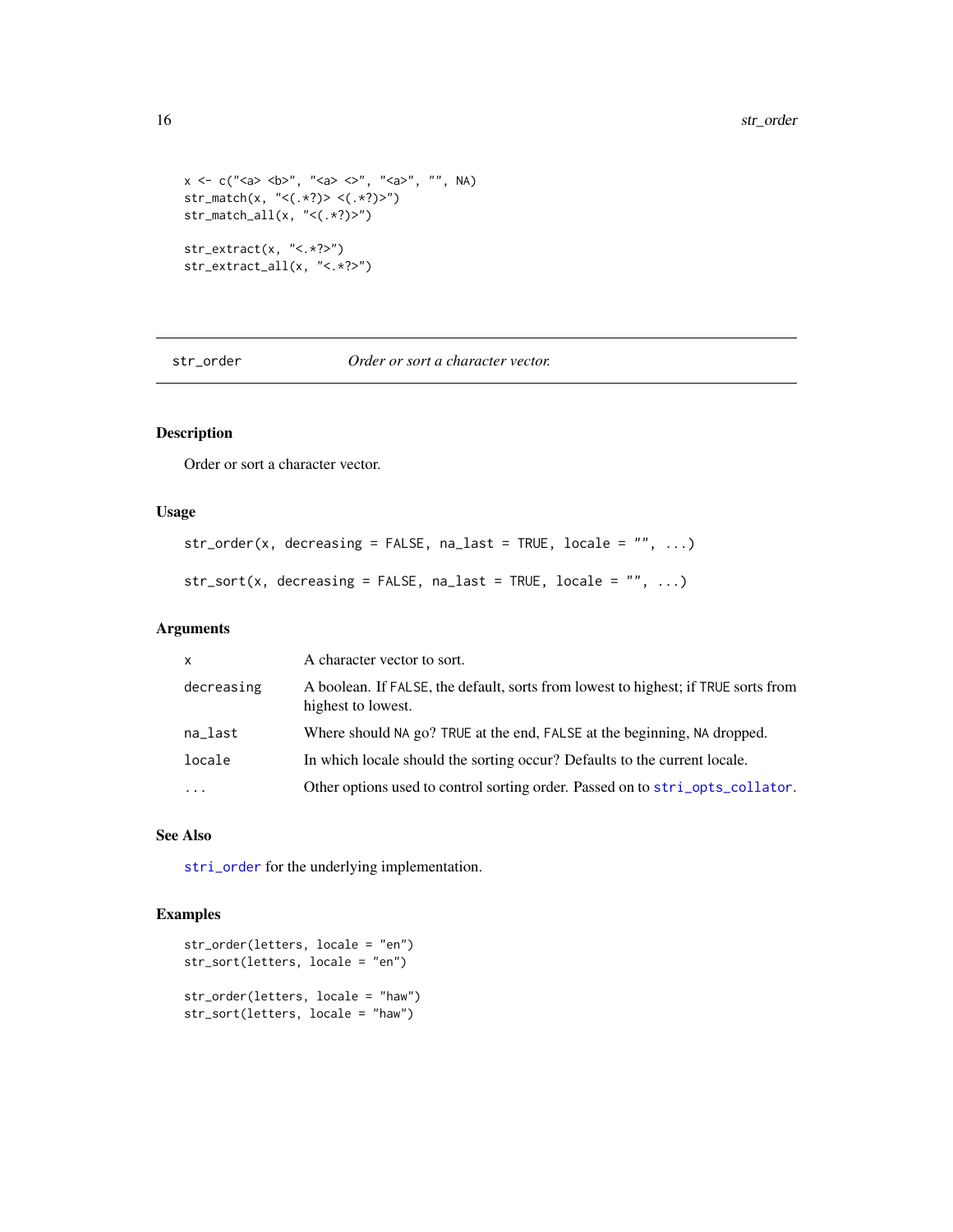<span id="page-16-1"></span><span id="page-16-0"></span>

Vectorised over string, width and pad.

#### Usage

```
str_pad(string, width, side = c("left", "right", "both"), pad = " ")
```
## Arguments

| string | A character vector.                                             |
|--------|-----------------------------------------------------------------|
| width  | Minimum width of padded strings.                                |
| side   | Side on which padding character is added (left, right or both). |
| pad    | Single padding character (default is a space).                  |

#### Value

A character vector.

## See Also

[str\\_trim](#page-22-1) to remove whitespace; [str\\_trunc](#page-23-1) to decrease the maximum width of a string.

```
rbind(
  str_pad("hadley", 30, "left"),
  str_pad("hadley", 30, "right"),
  str_pad("hadley", 30, "both")
\overline{)}# All arguments are vectorised except side
str_pad(c("a", "abc", "abcdef"), 10)
str_pad("a", c(5, 10, 20))
str_pad("a", 10, pad = c("-'", "-'", " " ))
```

```
# Longer strings are returned unchanged
str_pad("hadley", 3)
```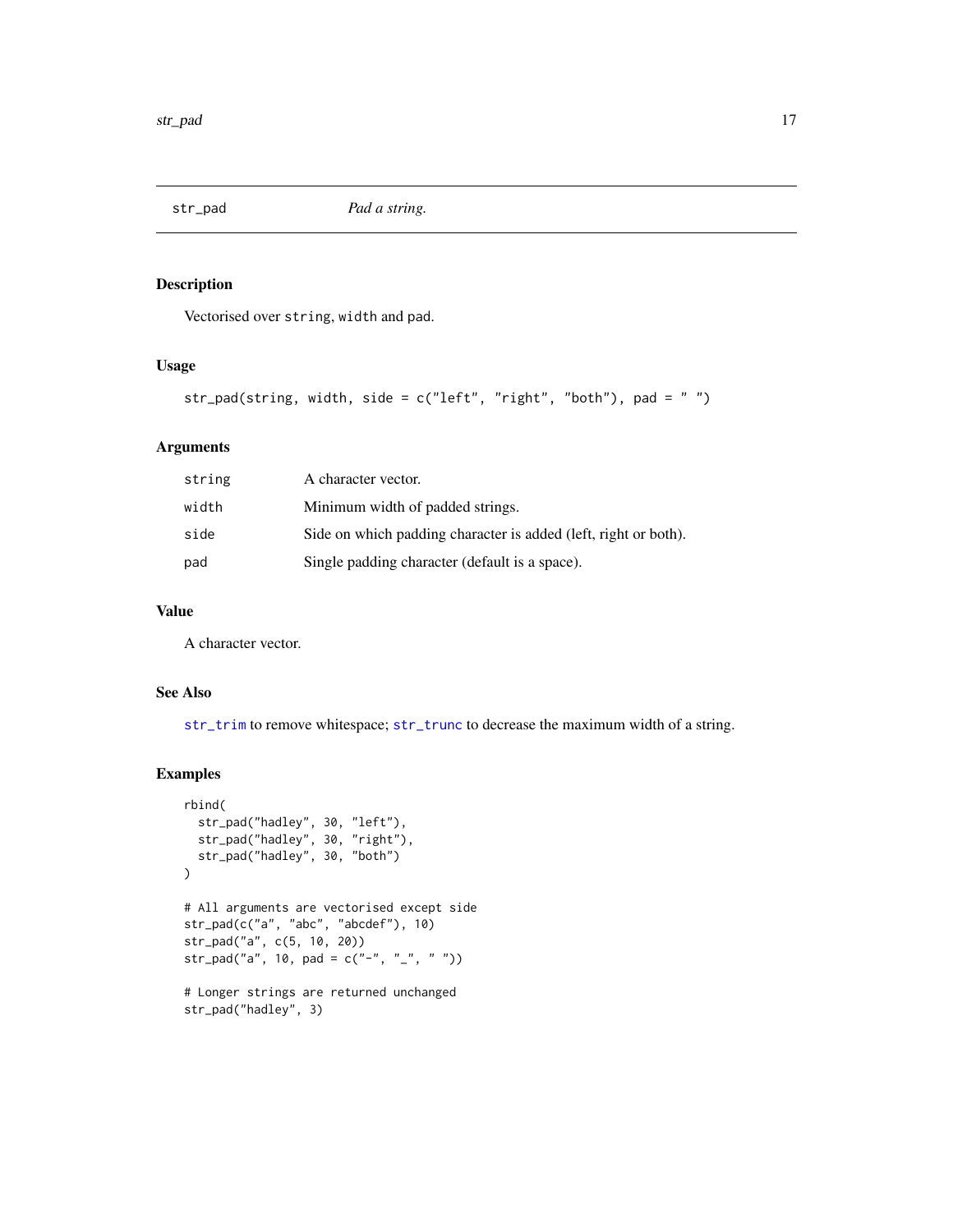<span id="page-17-0"></span>

Vectorised over string, pattern and replacement.

## Usage

str\_replace(string, pattern, replacement)

str\_replace\_all(string, pattern, replacement)

#### Arguments

string Input vector. Either a character vector, or something coercible to one. pattern, replacement Supply separate pattern and replacement strings to vectorise over the patterns. References of the form \1, \2 will be replaced with the contents of the respective matched group (created by ()) within the pattern. For str\_replace\_all only, you can perform multiple patterns and replacements to each string, by passing a named character to pattern.

## Value

A character vector.

#### See Also

str\_replace\_na to turn missing values into "NA"; [stri\\_replace](#page-0-0) for the underlying implementation.

```
fruits <- c("one apple", "two pears", "three bananas")
str_replace(fruits, "[aeiou]", "-")
str_replace_all(fruits, "[aeiou]", "-")
str_replace(fruits, "([aeiou])", "")
str_replace(fruits, "([aeiou])", "\\1\\1")
str_replace(fruits, "[aeiou]", c("1", "2", "3"))
str_replace(fruits, c("a", "e", "i"), "-")
fruits <- c("one apple", "two pears", "three bananas")
str_replace(fruits, "[aeiou]", "-")
str_replace_all(fruits, "[aeiou]", "-")
str_replace_all(fruits, "([aeiou])", "")
```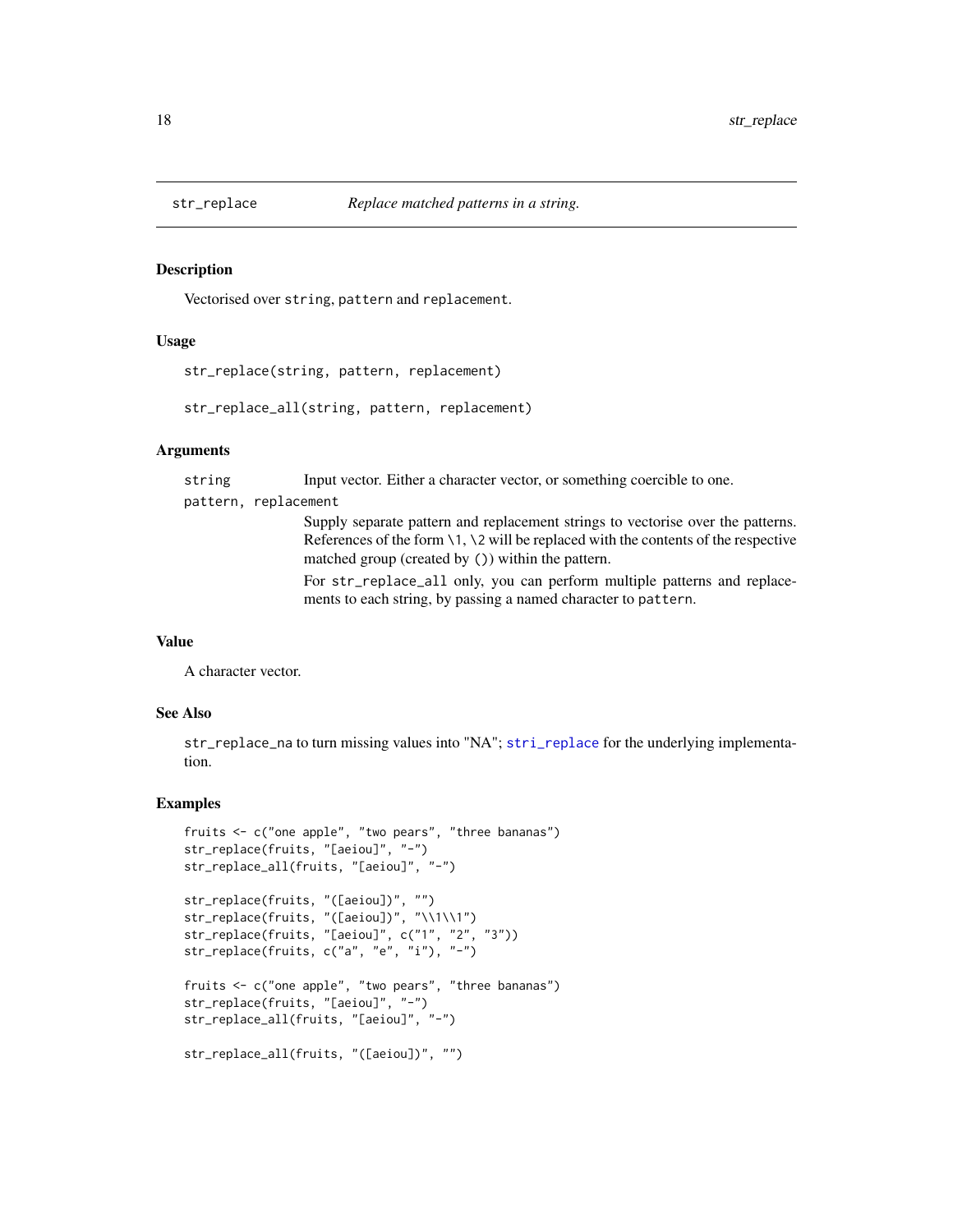## <span id="page-18-0"></span>str\_replace\_na 19

```
str_replace_all(fruits, "([aeiou])", "\\1\\1")
str_replace_all(fruits, "[aeiou]", c("1", "2", "3"))
str_replace_all(fruits, c("a", "e", "i"), "-")
# If you want to apply multiple patterns and replacements to the same
# string, pass a named version to pattern.
str_replace_all(str_c(fruits, collapse = "---"),
c("one" = 1, "two" = 2, "three" = 3))
```
<span id="page-18-1"></span>str\_replace\_na *Turn NA into "NA"*

#### Description

Turn NA into "NA"

## Usage

str\_replace\_na(string, replacement = "NA")

## Arguments

| string      | Input vector. Either a character vector, or something coercible to one.                                                                                                                                                      |
|-------------|------------------------------------------------------------------------------------------------------------------------------------------------------------------------------------------------------------------------------|
| replacement | Supply separate pattern and replacement strings to vectorise over the patterns.<br>References of the form $\1, \2$ will be replaced with the contents of the respective<br>matched group (created by ()) within the pattern. |
|             | For str_replace_all only, you can perform multiple patterns and replace-<br>ments to each string, by passing a named character to pattern.                                                                                   |

#### Examples

str\_replace\_na(c(NA, "abc", "def"))

str\_split *Split up a string into pieces.*

## Description

Vectorised over string and pattern.

## Usage

```
str_split(string, pattern, n = Inf, simplify = FALSE)
```
str\_split\_fixed(string, pattern, n)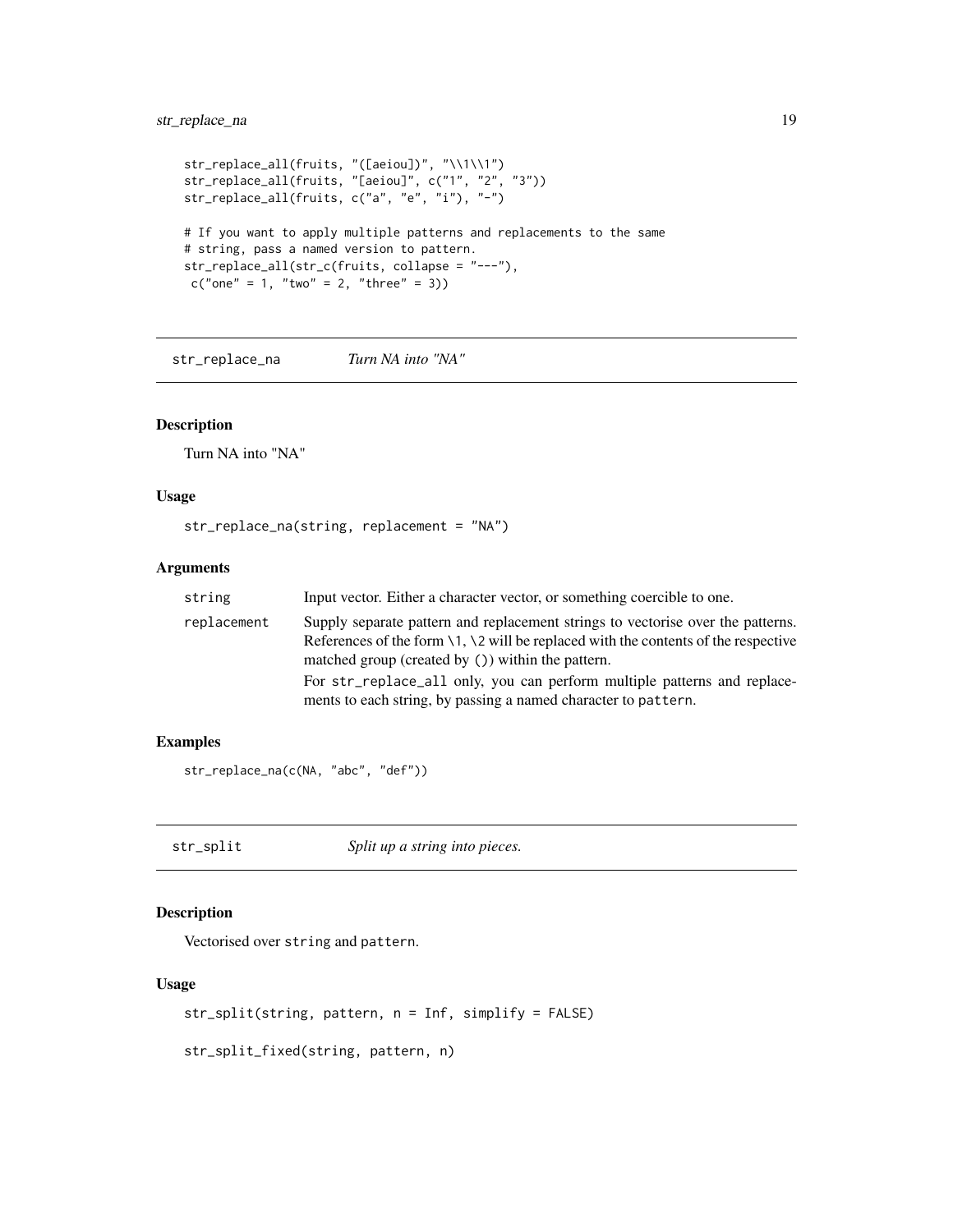#### <span id="page-19-0"></span>Arguments

| string   | Input vector. Either a character vector, or something coercible to one.                                                                                                                                                                         |
|----------|-------------------------------------------------------------------------------------------------------------------------------------------------------------------------------------------------------------------------------------------------|
| pattern  | Pattern to look for.                                                                                                                                                                                                                            |
|          | The default interpretation is a regular expression, as described in string i-search-<br>regex. Control options with regex().                                                                                                                    |
|          | Match a fixed string (i.e. by comparing only bytes), using $fixed(x)$ . This is<br>fast, but approximate. Generally, for matching human text, you'll want $\text{coll}(x)$<br>which respects character matching rules for the specified locale. |
|          | Match character, word, line and sentence boundaries with boundary(). An<br>empty pattern, "", is equivalent to boundary ("character").                                                                                                          |
| n        | number of pieces to return. Default (Inf) uses all possible split positions.<br>For str_split_fixed, if n is greater than the number of pieces, the result will<br>be padded with empty strings.                                                |
| simplify | If FALSE, the default, returns a list of character vectors. If TRUE returns a char-<br>acter matrix.                                                                                                                                            |

## Value

For str\_split\_fixed, a character matrix with n columns. For str\_split, a list of character vectors.

#### See Also

[stri\\_split](#page-0-0) for the underlying implementation.

```
fruits <-c("apples and oranges and pears and bananas",
  "pineapples and mangos and guavas"
\lambdastr_split(fruits, " and ")
str_split(fruits, " and ", simplify = TRUE)
# Specify n to restrict the number of possible matches
str_split(fruits, " and ", n = 3)
str_split(fruits, " and ", n = 2)
# If n greater than number of pieces, no padding occurs
str_split(fruits, " and ", n = 5)
# Use fixed to return a character matrix
str_split_fixed(fruits, " and ", 3)
str_split_fixed(fruits, " and ", 4)
```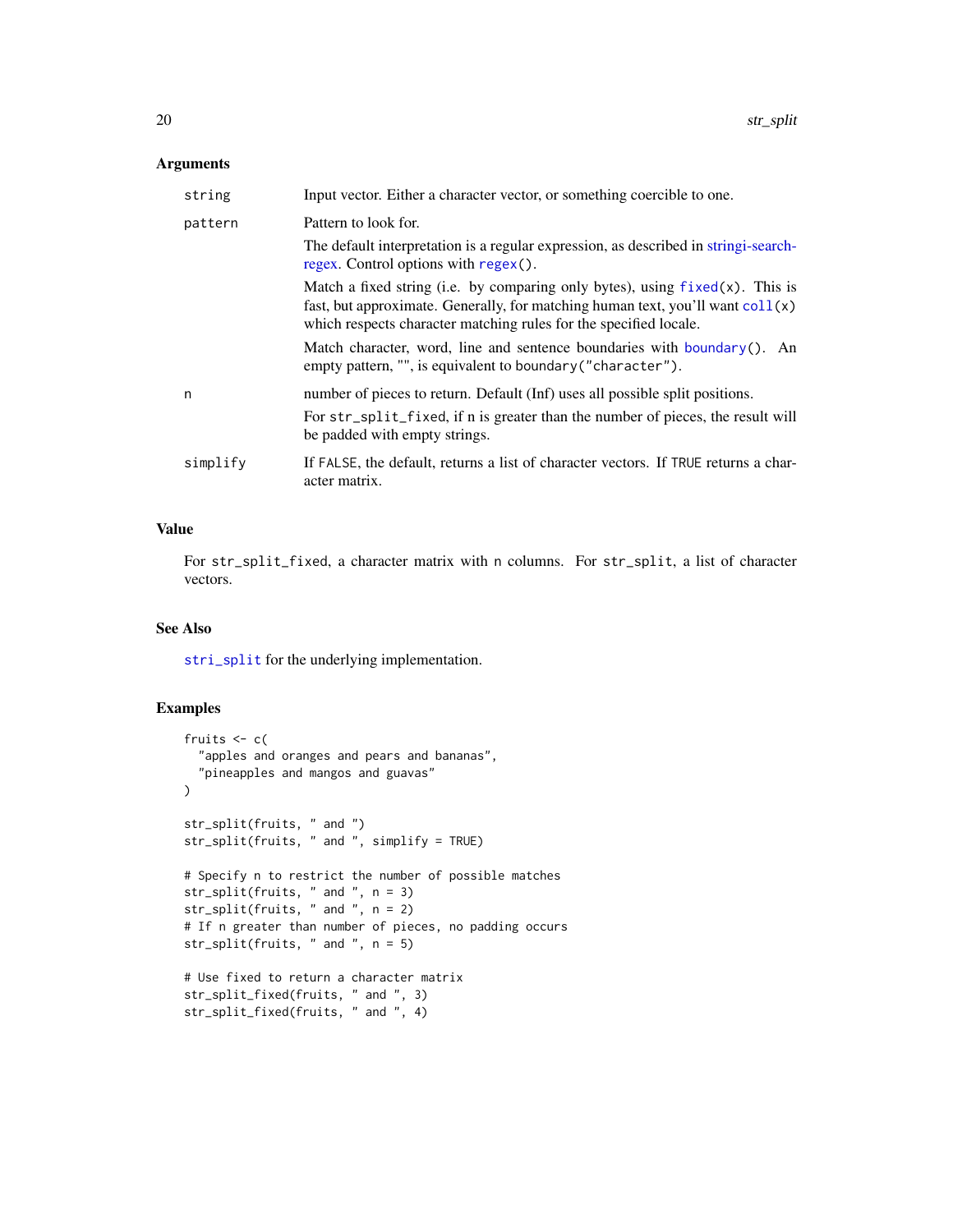<span id="page-20-0"></span>

str\_sub will recycle all arguments to be the same length as the longest argument. If any arguments are of length 0, the output will be a zero length character vector.

#### Usage

```
str\_sub(String, start = 1L, end = -1L)
```
str\_sub(string, start = 1L, end =  $-1$ L) <- value

#### Arguments

| string     | input character vector.                                                                                                                                                                                                                                                        |
|------------|--------------------------------------------------------------------------------------------------------------------------------------------------------------------------------------------------------------------------------------------------------------------------------|
| start, end | Two integer vectors. start gives the position of the first character (defaults to<br>first), end gives the position of the last (defaults to last character). Alternatively,<br>pass a two-column matrix to start.<br>Negative values count backwards from the last character. |
| value      | replacement string                                                                                                                                                                                                                                                             |

#### Details

Substrings are inclusive - they include the characters at both start and end positions. str\_sub(string, 1, -1) will return the complete substring, from the first character to the last.

## Value

A character vector of substring from start to end (inclusive). Will be length of longest input argument.

## See Also

The underlying implementation in [stri\\_sub](#page-0-0)

```
hw <- "Hadley Wickham"
str_sub(hw, 1, 6)
str_sub(hw, end = 6)
str_sub(hw, 8, 14)
str_sub(hw, 8)
str_sub(hw, c(1, 8), c(6, 14))
# Negative indices
```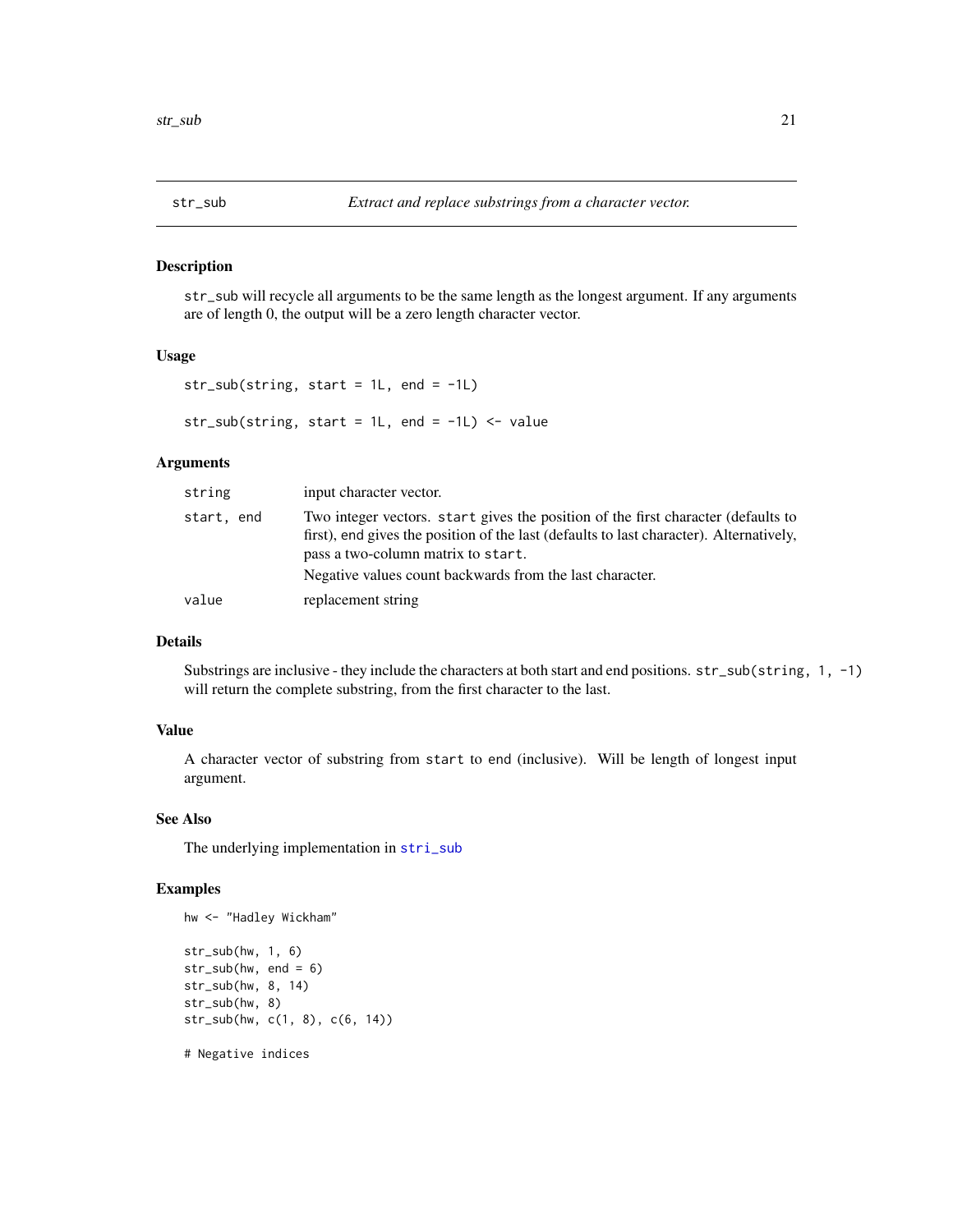#### 22 str\_subset of the contract of the contract of the contract of the contract of the contract of the contract of the contract of the contract of the contract of the contract of the contract of the contract of the contract

```
str_sub(hw, -1)
str_sub(hw, -7)
str\_sub(hw, end = -7)# Alternatively, you can pass in a two colum matrix, as in the
# output from str_locate_all
pos <- str_locate_all(hw, "[aeio]")[[1]]
str_sub(hw, pos)
str_sub(hw, pos[, 1], pos[, 2])
# Vectorisation
str_sub(hw, seq_len(str_length(hw)))
str_sub(hw, end = seq_len(str_length(hw)))
# Replacement form
x < - "BBCDEF"
str\_sub(x, 1, 1) \leftarrow "A"; xstr_sub(x, -1, -1) <- "K"; x
str_sub(x, -2, -2) <- "GHIJ"; xstr_sub(x, 2, -2) <- ""; x
```
str\_subset *Keep strings matching a pattern.*

#### Description

This is a convenient wrapper around  $x[str\_detect(x, pattern)]$ . Vectorised over string and pattern

#### Usage

str\_subset(string, pattern)

#### Arguments

| string  | Input vector. Either a character vector, or something coercible to one.                                                                                                                                                                         |
|---------|-------------------------------------------------------------------------------------------------------------------------------------------------------------------------------------------------------------------------------------------------|
| pattern | Pattern to look for.                                                                                                                                                                                                                            |
|         | The default interpretation is a regular expression, as described in string i-search-<br>regex. Control options with regex().                                                                                                                    |
|         | Match a fixed string (i.e. by comparing only bytes), using $fixed(x)$ . This is<br>fast, but approximate. Generally, for matching human text, you'll want $\text{coll}(x)$<br>which respects character matching rules for the specified locale. |
|         | Match character, word, line and sentence boundaries with boundary(). An<br>empty pattern, "", is equivalent to boundary ("character").                                                                                                          |

## Value

A character vector.

<span id="page-21-0"></span>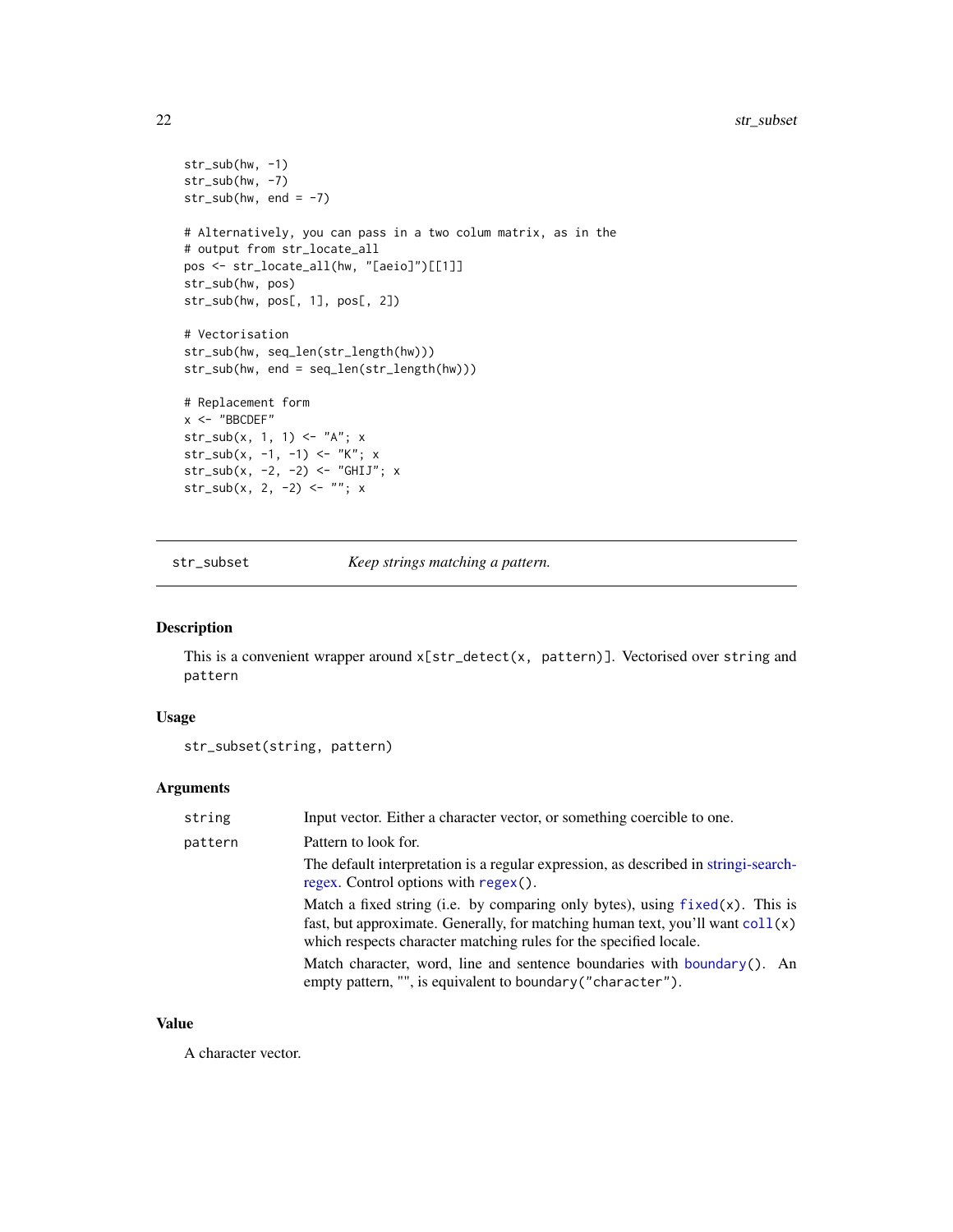#### <span id="page-22-0"></span>str\_trim 23

## See Also

[grep](#page-0-0) with argument value = TRUE,  $\text{stri\_subset}$  for the underlying implementation.

## Examples

```
fruit <- c("apple", "banana", "pear", "pinapple")
str_subset(fruit, "a")
str_subset(fruit, "^a")
str_subset(fruit, "a$")
str_subset(fruit, "b")
str_subset(fruit, "[aeiou]")
# Missings are silently dropped
str_subset(c("a", NA, "b"), ".")
```
<span id="page-22-1"></span>str\_trim *Trim whitespace from start and end of string.*

## Description

Trim whitespace from start and end of string.

#### Usage

```
str_trim(string, side = c("both", "left", "right"))
```
#### Arguments

| string | A character vector.                                        |
|--------|------------------------------------------------------------|
| side   | Side on which to remove white space (left, right or both). |

#### Value

A character vector.

#### See Also

[str\\_pad](#page-16-1) to add whitespace

```
str_trim(" String with trailing and leading white space\t")
str_trim("\n\nString with trailing and leading white space\n\n")
```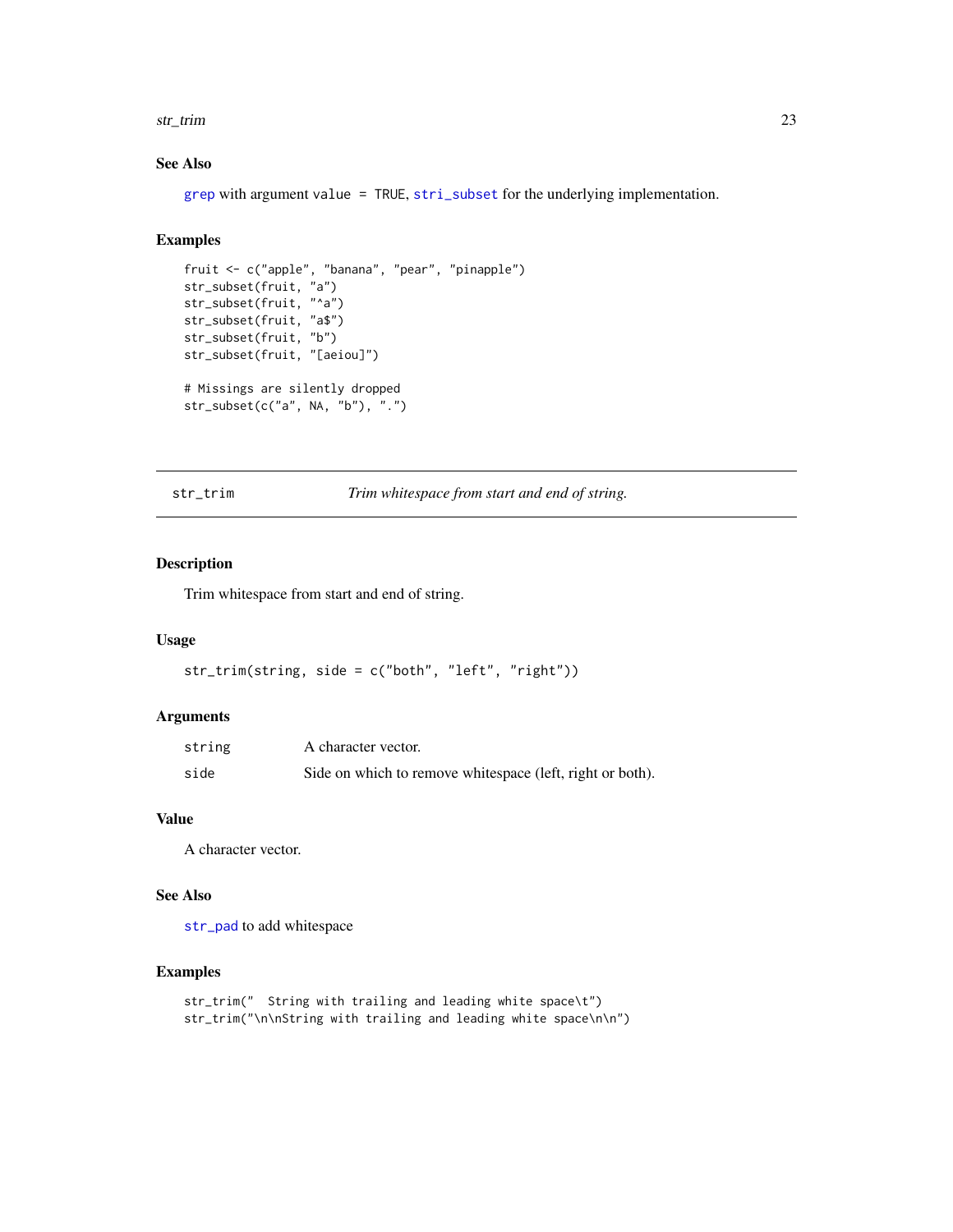<span id="page-23-1"></span><span id="page-23-0"></span>

Truncate a character string.

## Usage

```
str_trunc(string, width, side = c("right", "left", "center"),
  ellipsis = "...")
```
## Arguments

| string | A character vector.                                                                      |
|--------|------------------------------------------------------------------------------------------|
| width  | Maximum width of string.                                                                 |
|        | side, ellipsis Location and content of ellipsis that indicates content has been removed. |

#### See Also

[str\\_pad](#page-16-1) to increase the minimum width of a string.

## Examples

```
x <- "This string is moderately long"
rbind(
  str_trunc(x, 20, "right"),
  str_trunc(x, 20, "left"),
  str_trunc(x, 20, "center")
\mathcal{L}
```
str\_view *View HTML rendering of regular expression match.*

## Description

str\_view shows the first match; str\_view\_all shows all the matches.

## Usage

str\_view(string, pattern, match = NA)

```
str_view_all(string, pattern, match = NA)
```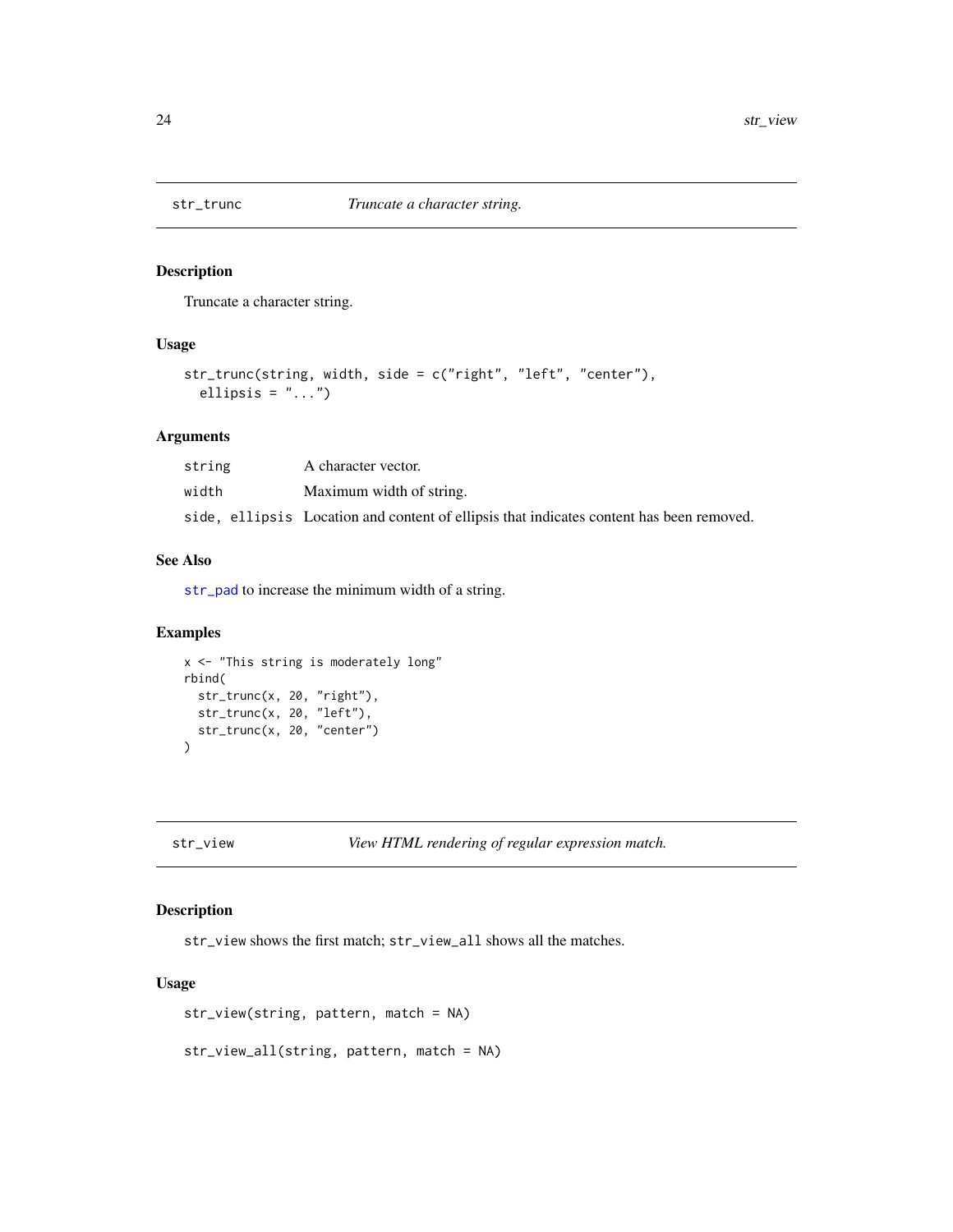#### <span id="page-24-0"></span>str\_wrap 25

## Arguments

| string  | Input vector. Either a character vector, or something coercible to one.                                                                                                                     |
|---------|---------------------------------------------------------------------------------------------------------------------------------------------------------------------------------------------|
| pattern | Pattern to look for.                                                                                                                                                                        |
|         | The default interpretation is a regular expression, as described in stringi-search-<br>regex. Control options with regex().                                                                 |
|         | Match a fixed string (i.e. by comparing only bytes), using $fixed(x)$ . This is                                                                                                             |
|         | fast, but approximate. Generally, for matching human text, you'll want $\text{coll}(x)$                                                                                                     |
|         | which respects character matching rules for the specified locale.                                                                                                                           |
|         | Match character, word, line and sentence boundaries with boundary(). An<br>empty pattern, "", is equivalent to boundary ("character").                                                      |
| match   | If TRUE, shows only strings that match the pattern. If FALSE, shows only the<br>strings that don't match the pattern. Otherwise (the default, NA) displays both<br>matches and non-matches. |

## Examples

```
str_view(c("abc", "def", "fgh"), "[aeiou]")
str_view(c("abc", "def", "fgh"), "^")
str_view(c("abc", "def", "fgh"), "..")
# Show all matches with str_view_all
str_view_all(c("abc", "def", "fgh"), "d|e")
# Use match to control what is shown
str_view(c("abc", "def", "fgh"), "d|e")
str_view(c("abc", "def", "fgh"), "d|e", match = TRUE)
str_view(c("abc", "def", "fgh"), "d|e", match = FALSE)
```
str\_wrap *Wrap strings into nicely formatted paragraphs.*

#### Description

This is a wrapper around [stri\\_wrap](#page-0-0) which implements the Knuth-Plass paragraph wrapping algorithm.

## Usage

```
str_wrap(string, width = 80, indent = 0, exdent = 0)
```
#### Arguments

| string | character vector of strings to reformat.                                                                                        |
|--------|---------------------------------------------------------------------------------------------------------------------------------|
| width  | positive integer giving target line width in characters. A width less than or equal<br>to 1 will put each word on its own line. |
| indent | non-negative integer giving indentation of first line in each paragraph                                                         |
| exdent | non-negative integer giving indentation of following lines in each paragraph                                                    |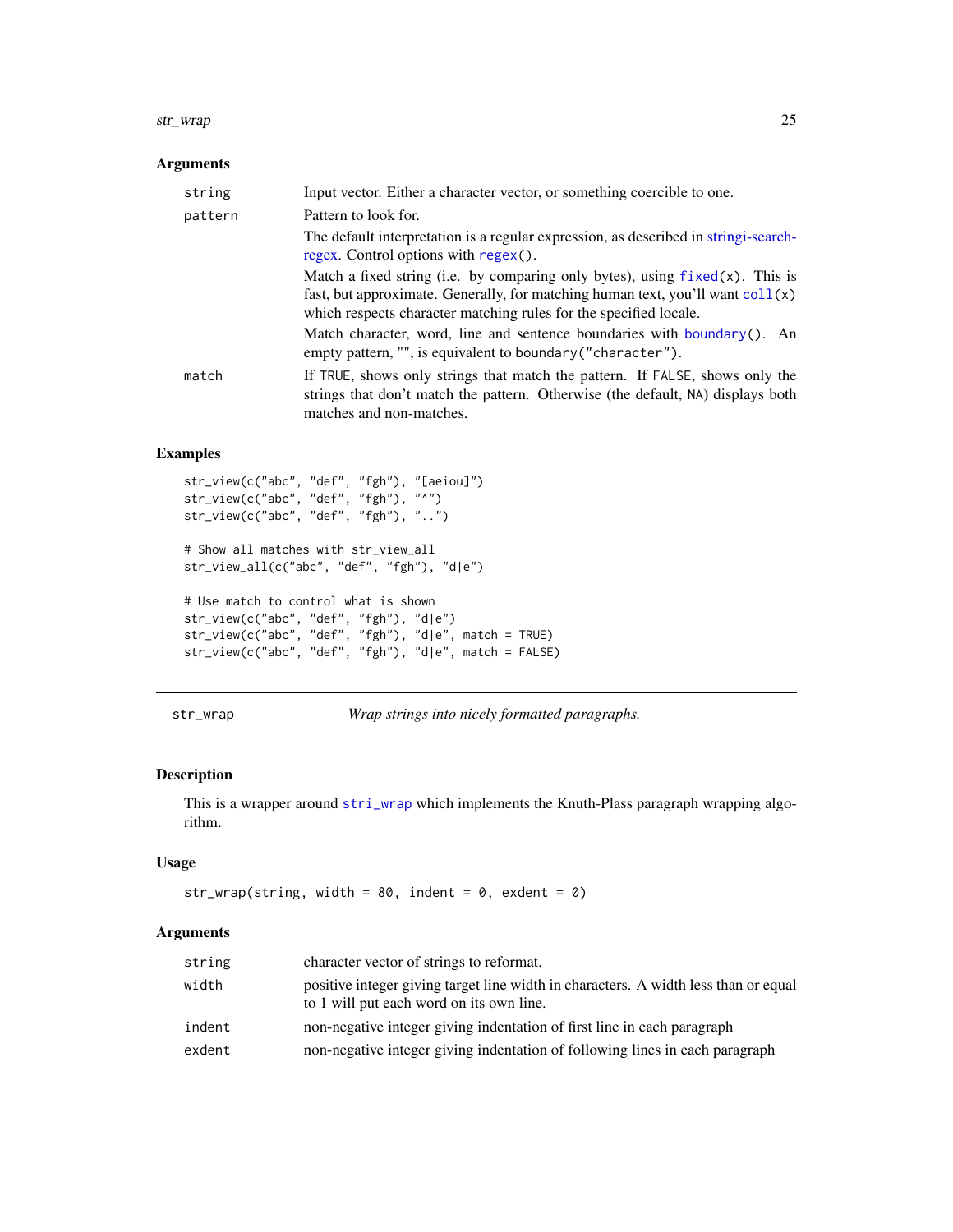## Value

A character vector of re-wrapped strings.

#### Examples

```
thanks_path <- file.path(R.home("doc"), "THANKS")
thanks <- str_c(readLines(thanks_path), collapse = "\n")
thanks \leq word(thanks, 1, 3, fixed("\n\n"))
cat(str_wrap(thanks), "\n")
cat(str_wrap(thanks, width = 40), "\n")
cat(str_{wrap(thanks, width = 60, indent = 2), "\\n")cat(str_{wrap(thanks, width = 60, exdent = 2), "\\n")cat(str_wrap(thanks, width = 0, exdent = 2), "\\n")
```
word *Extract words from a sentence.*

## Description

Extract words from a sentence.

#### Usage

```
word(string, start = 1L, end = start, sep = fixed(" "))
```
#### Arguments

| string | input character vector.                                                                                                                |
|--------|----------------------------------------------------------------------------------------------------------------------------------------|
| start  | integer vector giving position of first word to extract. Defaults to first word. If<br>negative, counts backwards from last character. |
| end    | integer vector giving position of last word to extract. Defaults to first word. If<br>negative, counts backwards from last character.  |
| sep    | separator between words. Defaults to single space.                                                                                     |

#### Value

character vector of words from start to end (inclusive). Will be length of longest input argument.

```
sentences <- c("Jane saw a cat", "Jane sat down")
word(sentences, 1)
word(sentences, 2)
word(sentences, -1)
word(sentences, 2, -1)
# Also vectorised over start and end
word(sentences[1], 1:3, -1)
```
<span id="page-25-0"></span>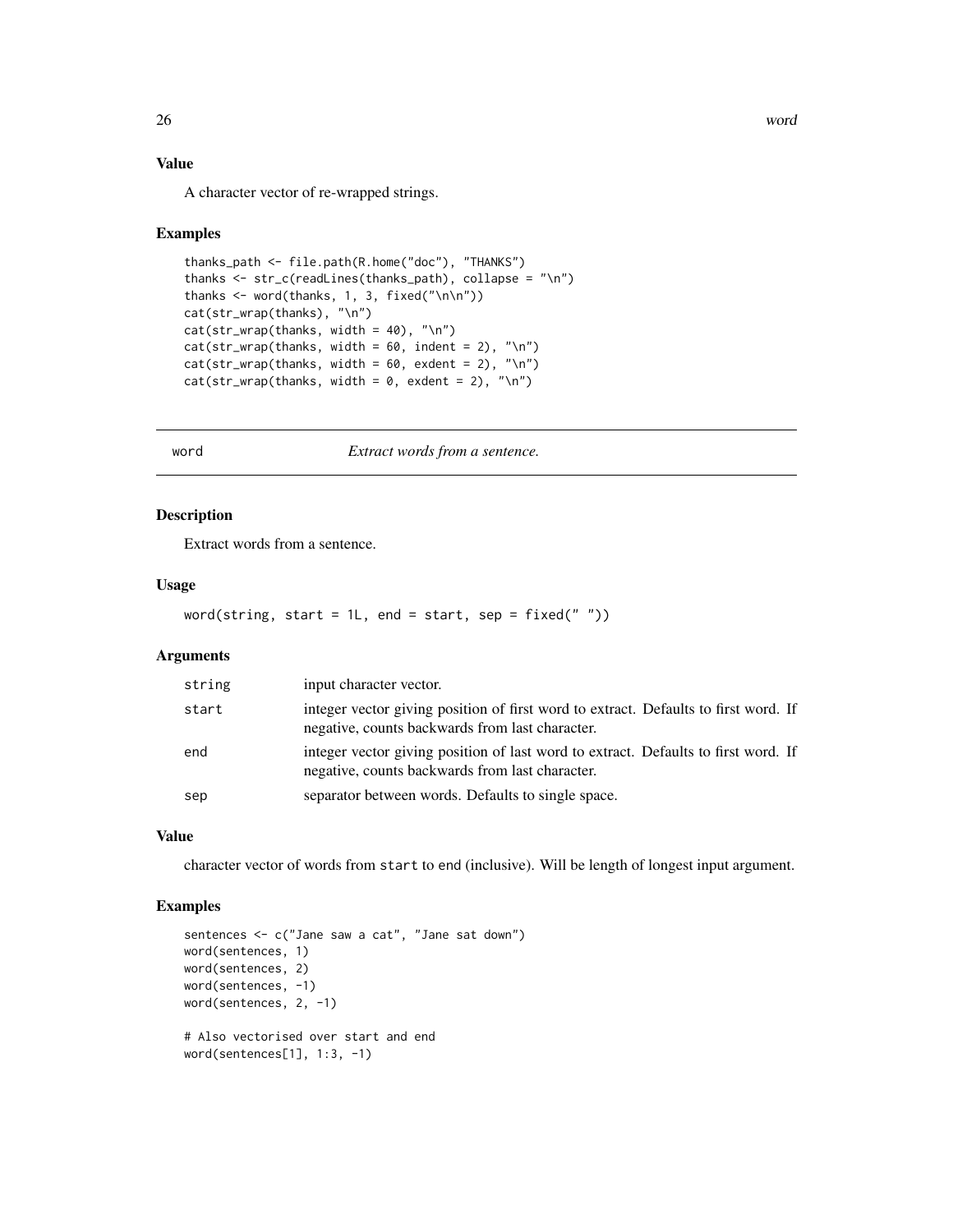word 27

word(sentences[1], 1, 1:4) # Can define words by other separators str <- 'abc.def..123.4568.999' word(str, 1, sep = fixed('..')) word(str, 2, sep = fixed('..'))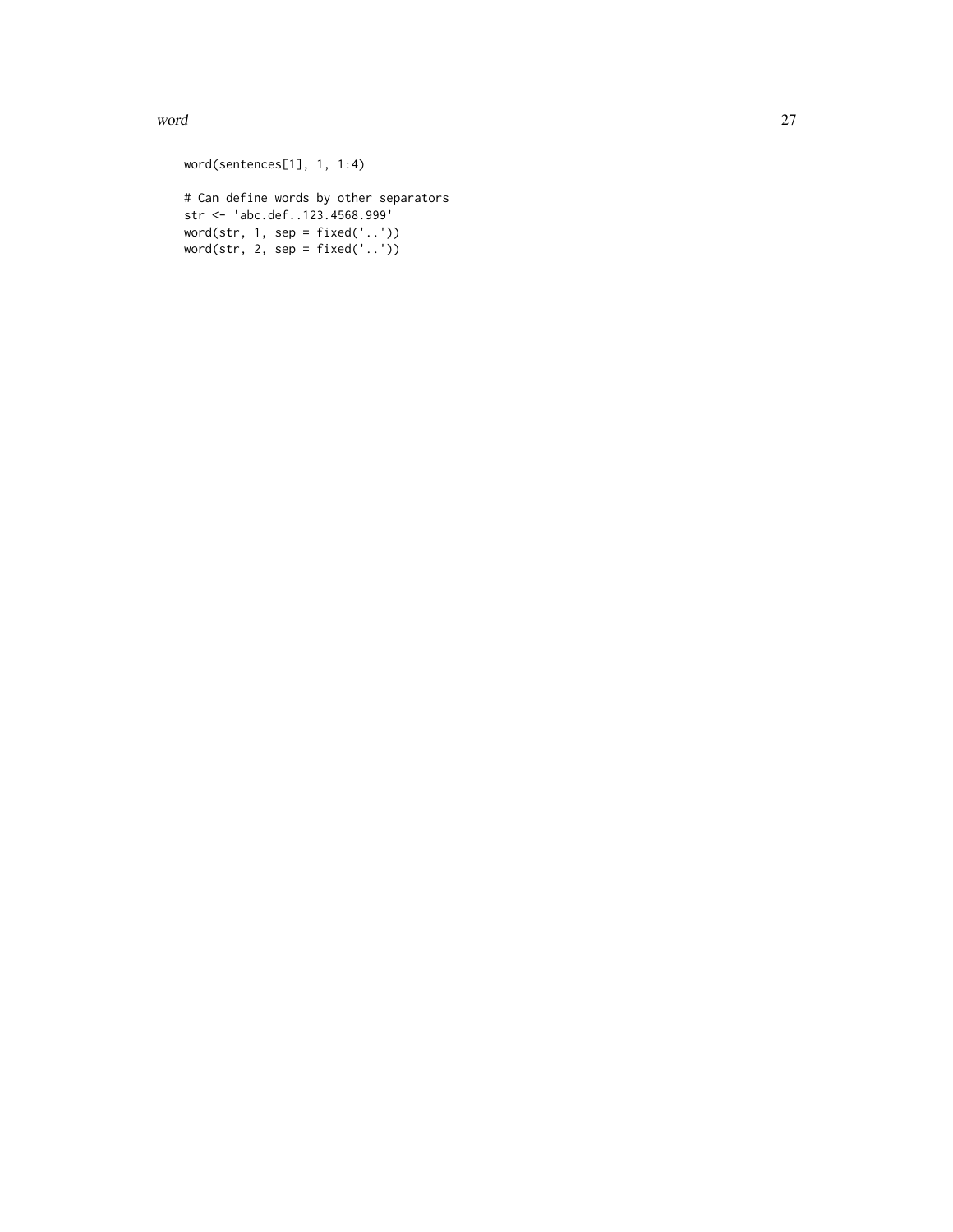# <span id="page-27-0"></span>Index

∗Topic datasets stringr-data, [5](#page-4-0) boundary, *[8,](#page-7-0) [9](#page-8-0)*, *[11](#page-10-0)*, *[14](#page-13-0)*, *[20](#page-19-0)*, *[22](#page-21-0)*, *[25](#page-24-0)* boundary *(*modifiers*)*, [4](#page-3-0) case, [2](#page-1-0) coll, *[8,](#page-7-0) [9](#page-8-0)*, *[11](#page-10-0)*, *[14](#page-13-0)*, *[20](#page-19-0)*, *[22](#page-21-0)*, *[25](#page-24-0)* coll *(*modifiers*)*, [4](#page-3-0) fixed, *[8,](#page-7-0) [9](#page-8-0)*, *[11](#page-10-0)*, *[14](#page-13-0)*, *[20](#page-19-0)*, *[22](#page-21-0)*, *[25](#page-24-0)* fixed *(*modifiers*)*, [4](#page-3-0) fruit *(*stringr-data*)*, [5](#page-4-0) grep, *[23](#page-22-0)* invert\_match, [3](#page-2-0) modifiers, [4](#page-3-0) paste, *[6](#page-5-0)*, *[12](#page-11-0)* regex, *[8,](#page-7-0) [9](#page-8-0)*, *[11](#page-10-0)*, *[14](#page-13-0)*, *[20](#page-19-0)*, *[22](#page-21-0)*, *[25](#page-24-0)* regex *(*modifiers*)*, [4](#page-3-0) sentences *(*stringr-data*)*, [5](#page-4-0) sprintf, *[12](#page-11-0)* str\_c, [6](#page-5-0) str\_conv, [7](#page-6-0) str\_count, [8](#page-7-0) str\_detect, [9](#page-8-0) str\_dup, [10](#page-9-0) str\_extract, [10,](#page-9-0) *[14,](#page-13-0) [15](#page-14-0)* str\_extract\_all *(*str\_extract*)*, [10](#page-9-0) str\_interp, [11](#page-10-0) str\_join *(*str\_c*)*, [6](#page-5-0) str\_length, [13](#page-12-0) str\_locate, *[8](#page-7-0)*, [14](#page-13-0) str\_locate\_all, *[3](#page-2-0)*, *[8](#page-7-0)* str\_locate\_all *(*str\_locate*)*, [14](#page-13-0) str\_match, *[11](#page-10-0)*, [15](#page-14-0)

str\_match\_all *(*str\_match*)*, [15](#page-14-0) str\_order, [16](#page-15-0) str\_pad, [17,](#page-16-0) *[23,](#page-22-0) [24](#page-23-0)* str\_replace, [18](#page-17-0) str\_replace\_all *(*str\_replace*)*, [18](#page-17-0) str\_replace\_na, *[6](#page-5-0)*, [19](#page-18-0) str\_sort *(*str\_order*)*, [16](#page-15-0) str\_split, [19](#page-18-0) str\_split\_fixed *(*str\_split*)*, [19](#page-18-0) str\_sub, [21](#page-20-0) str\_sub<- *(*str\_sub*)*, [21](#page-20-0) str\_subset, [22](#page-21-0) str\_to\_lower *(*case*)*, [2](#page-1-0) str\_to\_title *(*case*)*, [2](#page-1-0) str\_to\_upper *(*case*)*, [2](#page-1-0) str\_trim, *[17](#page-16-0)*, [23](#page-22-0) str\_trunc, *[17](#page-16-0)*, [24](#page-23-0) str\_view, [24](#page-23-0) str\_view\_all *(*str\_view*)*, [24](#page-23-0) str\_wrap, [25](#page-24-0) stri\_count, *[8](#page-7-0)* stri\_detect, *[9](#page-8-0)* stri\_enc\_list, *[7](#page-6-0)* stri\_extract, *[11](#page-10-0)* stri\_join, *[6](#page-5-0)* stri\_length, *[13](#page-12-0)* stri\_locale\_list, *[4](#page-3-0)* stri\_locate, *[14](#page-13-0)* stri\_match, *[15](#page-14-0)* stri\_opts\_brkiter, *[4](#page-3-0)* stri\_opts\_collator, *[4](#page-3-0)*, *[16](#page-15-0)* stri\_opts\_regex, *[4](#page-3-0)* stri\_order, *[16](#page-15-0)* stri\_replace, *[18](#page-17-0)* stri\_split, *[20](#page-19-0)* stri\_sub, *[21](#page-20-0)* stri\_subset, *[23](#page-22-0)* stri\_wrap, *[25](#page-24-0)* stringi-search-regex, *[8,](#page-7-0) [9](#page-8-0)*, *[11](#page-10-0)*, *[14,](#page-13-0) [15](#page-14-0)*, *[20](#page-19-0)*,